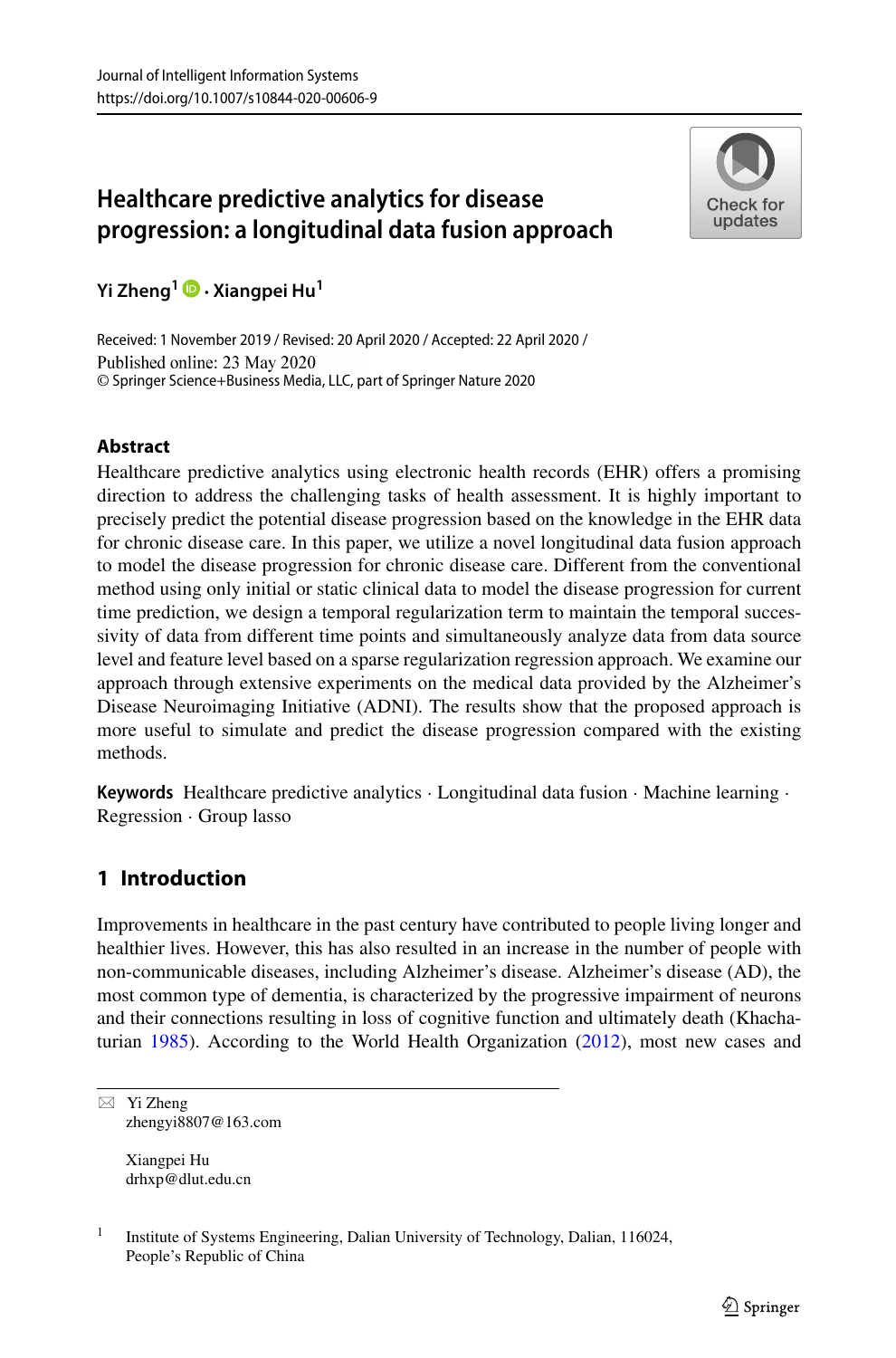mortalities of Alzheimer's disease occur in low- and middle- income countries. Current estimates indicate 31.2 million people worldwide are living with AD in 2015, and this number will almost double every 20 years. AD has caused substantial social and economic burden to every country, the total estimated worldwide cost of AD in 2015 is \$600 billion (Prince [2015\)](#page-17-2). The surging cases and expenses make patients, clinical experts, and health policymakers around the world believe that effective interventions are needed to prevent, detect, and manage Alzheimer's disease and their sequelae (OECD [2014\)](#page-17-3).

With increased adoption of electronic health record (EHR) systems in clinical practices, EHR data analytics for advanced clinical decision support is attracting both scientific and practical interest (Agarwal et al. [2010\)](#page-17-4). Clinical intelligence about a patient's mental status has been a critical element for effective decision making in care for Alzheimer's disease. Accurate evaluation of patients' mental status could enable clinicians to take preventive and personalized interventions, which in turn could reduce healthcare spending and improve their quality of life. However, the richness of neuroimaging records, such as correlations among test result, their longitudinal progression, and their highly professional and highly personalized characteristics (Fichman et al. [2011\)](#page-17-5), makes it a difficult task for healthcare professionals to provide an accurate evaluation of patient' mental status after comprehensive medical check-up is performed.

The value of predictive analytics in healthcare has been repeatedly emphasized in previous information systems research. Chen et al. [\(2012\)](#page-17-6) discussed the potential of EHR-based healthcare analytics for "smart health and wellbeing" from the perspective of business intelligence. Fichman et al. [\(2011\)](#page-17-5) summarized the existing healthcare information systems research and suggested that another emerging avenue for knowledge discovery arose from using digital technology to enable new kinds of mathematical healthcare modeling and simulations. Developing and utilizing information technology artifacts, such as models, techniques, and systems, to address practical needs has been a focus of healthcare information systems research. The research motivations are often to obtain valuable insights through the development of advanced analytics techniques and the use of large and rich data source that was previously unavailable or underutilized.

Consistently with the machine learning paradigm and the recent information systems research on big data analytics principle, we developed a novel longitudinal medical data fusion formulation for predicting the disease progression of Alzheimer's disease measured by the clinical scores. Our goal is to improve clinical decision making and facilitate preventive and personalized care with data analytics. Specifically, we formulate the prediction of the current clinical score as a regression problem based on previous time points of medical data fusion. The disease progression modeling approach could augment healthcare provider's capability in accurately evaluating patients' health status for timely interventions.

The proposed longitudinal medical data fusion formulation is distinctly different from the existing diseases predictive model. Existing healthcare predictive analytics research often either focuses on modeling patients' health status by making use of one single time point data (Duchesne et al. [2009;](#page-17-7) Stonnington et al. [2010\)](#page-17-8), or modeling disease progression of different time point with one single time point data based on multitask learning (Zhou et al. [2011;](#page-18-0) Zhou et al. [2012\)](#page-18-1). However, it is believed that, especially in chronic care, data from different time points can depict the evolution of the disease progression. Modeling disease progression via longitudinal medical data fusion would provide healthcare professionals with more significant clinical insights toward a comprehensive and effective care plan. We will effectively make use of the intermediate information during the disease progression, which includes the serial medical data. The proposed Disease Progression via Longitudinal Data Fusion (DPLDF) model will jointly analyze the features from the data source level and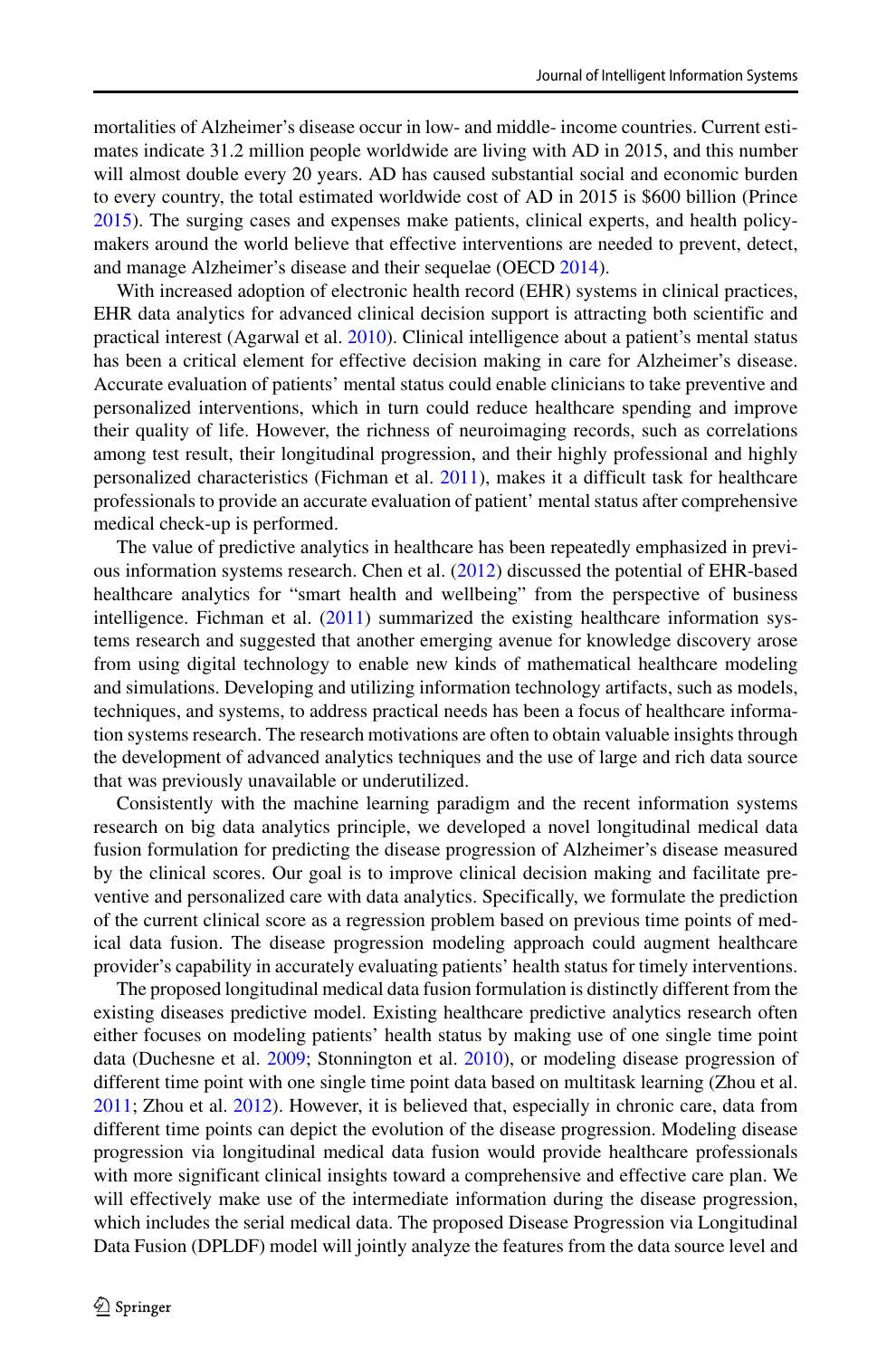feature level based on sparse regularization regression approach. The regularization consists of two components including an *l*2*,*1-norm penalty (Yuan and Lin [2006\)](#page-18-2) on the regression weight vectors, which ensures that a small subset of features will be selected for the regression models at all time points, and a temporal regularization, which ensures different time points satisfy the temporal successivity from data source level aspect. In our article, temporal successivity indicates the weight factors of features from adjacent time points have the sequential characteristic, and features of recent time point have larger weight factors than the weight factors of early time points. The challenge for the sparse regularization regression approach is that the proposed models do not have an analytical solution. We also develop a numerical optimization method to fit the model.

The main contributions of our work can be summarized as follows:

- Taking into consideration the prediction model at different time points shares a common set of features, we propose a group feature selection approach, which can remove redundant and irrelevant feature from the feature space, thus improving the prediction accuracy and reducing the computational cost in data fusion.
- Taking into consideration the intermediate information during the disease progression, we propose a temporal regularization in longitudinal data fusion model to predict patient's health state. The effectiveness of our proposed method is verified on Alzheimer's Disease Neuroimaging Initiative (ADNI) database, the results demonstrate that our proposed method can achieve good performances.

The rest of the paper is organized as follows. In the next section, we review related research on data fusion in the context of healthcare analytics and disease progression modeling approach. We then describe the proposed DPLDF model and an efficient numerical optimization method to fit the model. Following that, we conduct a set of experiments and summary their results. Our evaluation results provide evidence that the proposed DPLDF approach demonstrate superior performance compared with related methods. In the final section, we discuss the contributions of this study to the information systems knowledge base and directions for future work.

### **2 Literature review**

In this section, we summarize the previous studies of the healthcare predictive analytics. Table [1](#page-3-0) presents the previous studies of chronic disease intelligent diagnosis, which we discuss in turn.

### **2.1 Data fusion in the context of healthcare predictive analytics**

Healthcare predictive analytics aims to predict future health-related outcomes or events based on clinical and nonclinical patterns in the data (Lin et al. [2017\)](#page-17-9). The results of interest in healthcare predictive analytics, such as medical diagnosis (Valmarska et al. [2018;](#page-17-10) Liu et al. [2019\)](#page-17-11), hospital readmissions (Li et al. [2016\)](#page-17-12), and patient mortality (Mayaud et al. [2013\)](#page-17-13), treatment responses (Meyer et al. [2014\)](#page-17-14), are often of great practical importance. Many studies are currently collecting multiple types and multiple time points of medical data and information from the same participants. Each medical data analytic method reports on a limited domain and is likely to provide some standard information and some unique information, which motivates the need for a joint analysis of these data.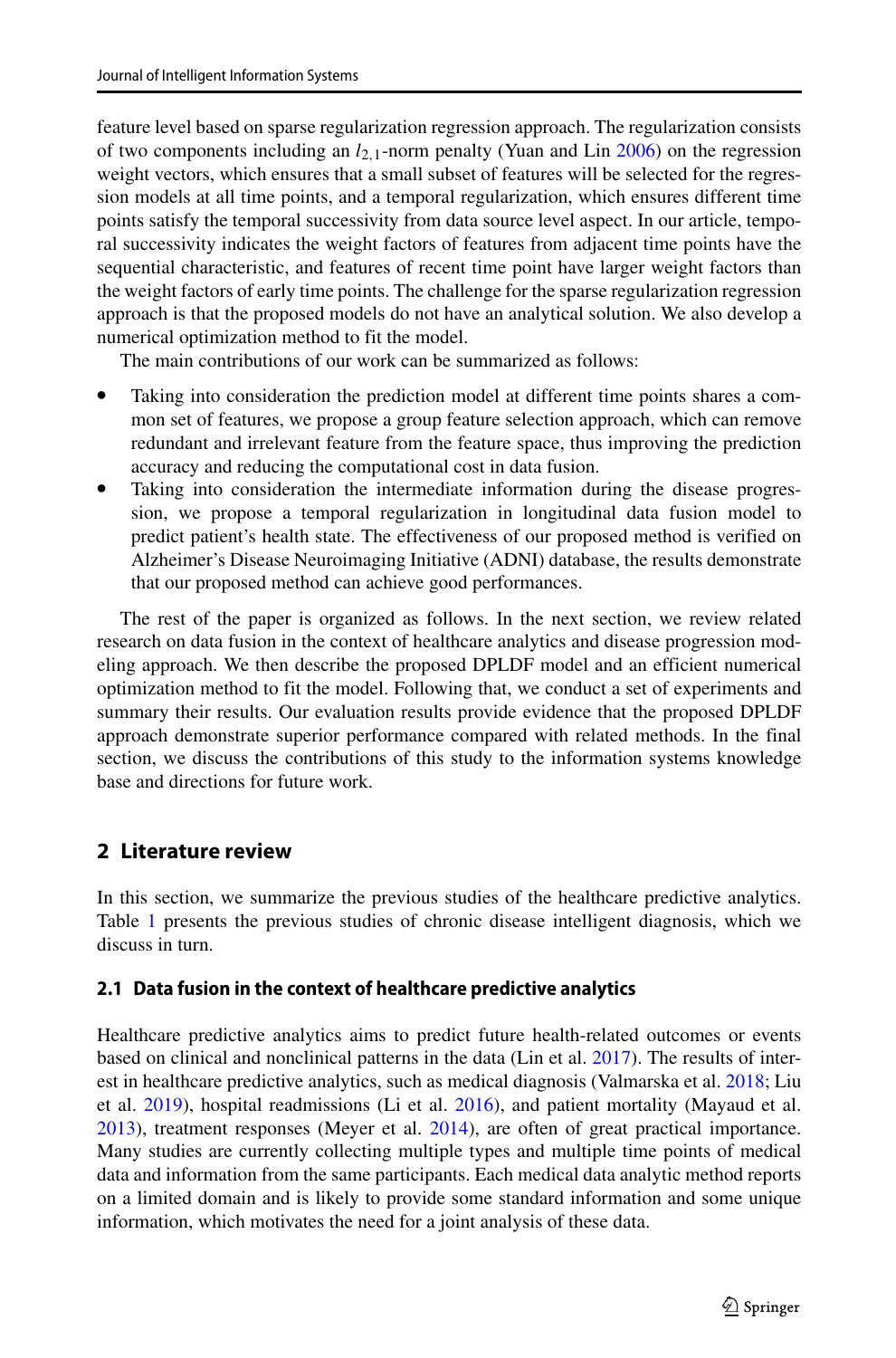|                          | <b>Table 1</b> Summary of typical previous research for chronic disease intelligent diagnosis |                                     |                               |
|--------------------------|-----------------------------------------------------------------------------------------------|-------------------------------------|-------------------------------|
| Studies                  | Data source type                                                                              | Methods                             | Predicting outcome            |
| Calhoun and Adali (2008) | fMRI, sMRI                                                                                    | Independent component analysis      | Classification                |
| Yuan et al. (2012)       | MRI, PET, CSF                                                                                 | Multi-task learning and Group Lasso | Value                         |
| Chen et al. (2016)       | Multiple time points of                                                                       | Uncertain labels learning with      | Multiobjective classification |
|                          | medical examination                                                                           | feature-based representation        |                               |
| Zhou et al. $(2012)$     | One time point of MRI                                                                         | Multi-task learning and Fused Lasso | Vector                        |
| Xie et al. (2016)        | Two adjacent time points of MRI                                                               | Regression with Fused Lasso         | Value                         |
|                          |                                                                                               |                                     |                               |

<span id="page-3-0"></span>

| ۱              |
|----------------|
| í<br>ļ         |
| í              |
| ׇ֚֕֡<br>١<br>ì |
| i<br>í         |
| l              |
| くくりく こうし       |
| l              |
| l<br>I<br>l    |
|                |
| ֚֚֚֬<br>į      |
|                |
|                |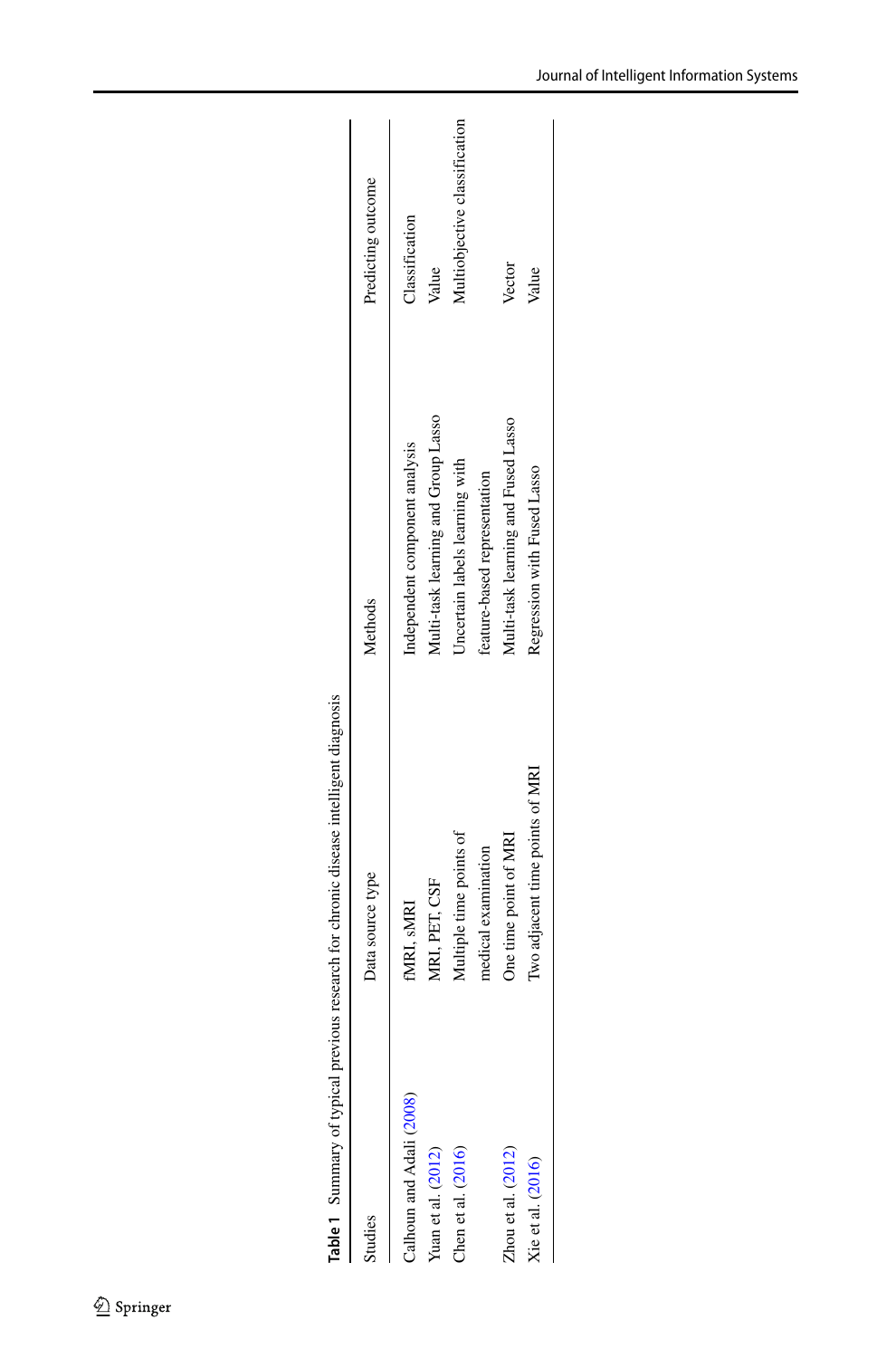There is an increasing interest in the field of multiple types of data fusion. For instance, Calhoun and Adali [\(2008\)](#page-17-15) presented a feature-based fusion approach that first preprocessed the data to compute features of interest. The features were then analyzed in a multivariate manner using independent component analysis. Finally, the linkage between the patterns of information from the individual's brain images and other biological measures was obtained. Yuan et al. [\(2012\)](#page-17-16) proposed a multi-source feature learning framework for the joint analysis of incomplete multiple heterogeneous neuroimaging data. In their work, a feature-based fusion approach was used, samples were partitioned into multiple blocks based on combinations of data source available. A multi-task learning model was built, every learning task was trained by different multiple blocks, and tasks relatedness was considered to improve whole performance.

Very few previous studies of healthcare predictive analytics consider multiple time points of medical data fusion. Chen et al. [\(2016\)](#page-17-17) converted data from multiple time points into a feature-based representation, i.e., by transforming a sequence into a vector of features. A time smoothing kernel was used to assign time weights to features at different time points to model the changes of importance over time. Finally, the health evaluation regression model was obtained from the transformed features, which leveraged data from multiple time points. Their work is different from ours in model design. We will see later in the model development section that our DPLDF approach does not have such a data transformation process, but instead uses a temporal regularization term to coordinate among data from different time points. As a result, our DPLDF method enables a more flexible and precise approach to advanced clinical decision support.

#### <span id="page-4-0"></span>**2.2 Disease progression modeling approach**

Disease progression describes the change of disease status over time as a function of the disease process and treatment effects (Dubitzky et al. [2013\)](#page-17-19). Different machine learning methods are used to characterize the linkage between disease status and medical data (Saggi and Jain [2018;](#page-17-20) Tai et al. [2019\)](#page-17-21). For instance, Zhou et al. [\(2012\)](#page-18-1) proposed a multi-task learning technique to predict disease progression. In the multi-task learning frame, the prediction of mental status at each time point was considered as a regression task, and each prediction task was based on baseline data. To improve the performance of the regression model, multiple prediction tasks of different time points were performed simultaneously to capture the temporal smoothness of the prediction models across different time points. Their method simultaneously selected a common set of biomarkers for all time points and picked a specific set of biomarkers at different time points, to identify the temporal patterns of biomarkers in disease progression. Only one time point of medical data is used in their disease progression model, but it is a common belief that by fusing different time points of medical data, one may use the evolution information of features in progress to provide more accurate information on health evaluation. Xie et al. [\(2016\)](#page-17-18) followed a novel sequential learning framework to model the disease progression using data from two different time points. They designed a score-involved approach and made use of the sequential diagnosis information in different disease time points to jointly simulate the disease progression. Nie et al. [\(2016\)](#page-17-22) proposed a novel and unified multitask learning scheme to coregularize the prior knowledge of source consistency and temporal smoothness.For the predicting task at each time point had features from multiple sources, and multiple tasks were related to each other in chronological order.

The existing disease progression modeling based on machine learning methods involve data from limited time points, which is not the case in chronic care. When the modeling problem involves data from many time points, how to depict the evolution characteristics of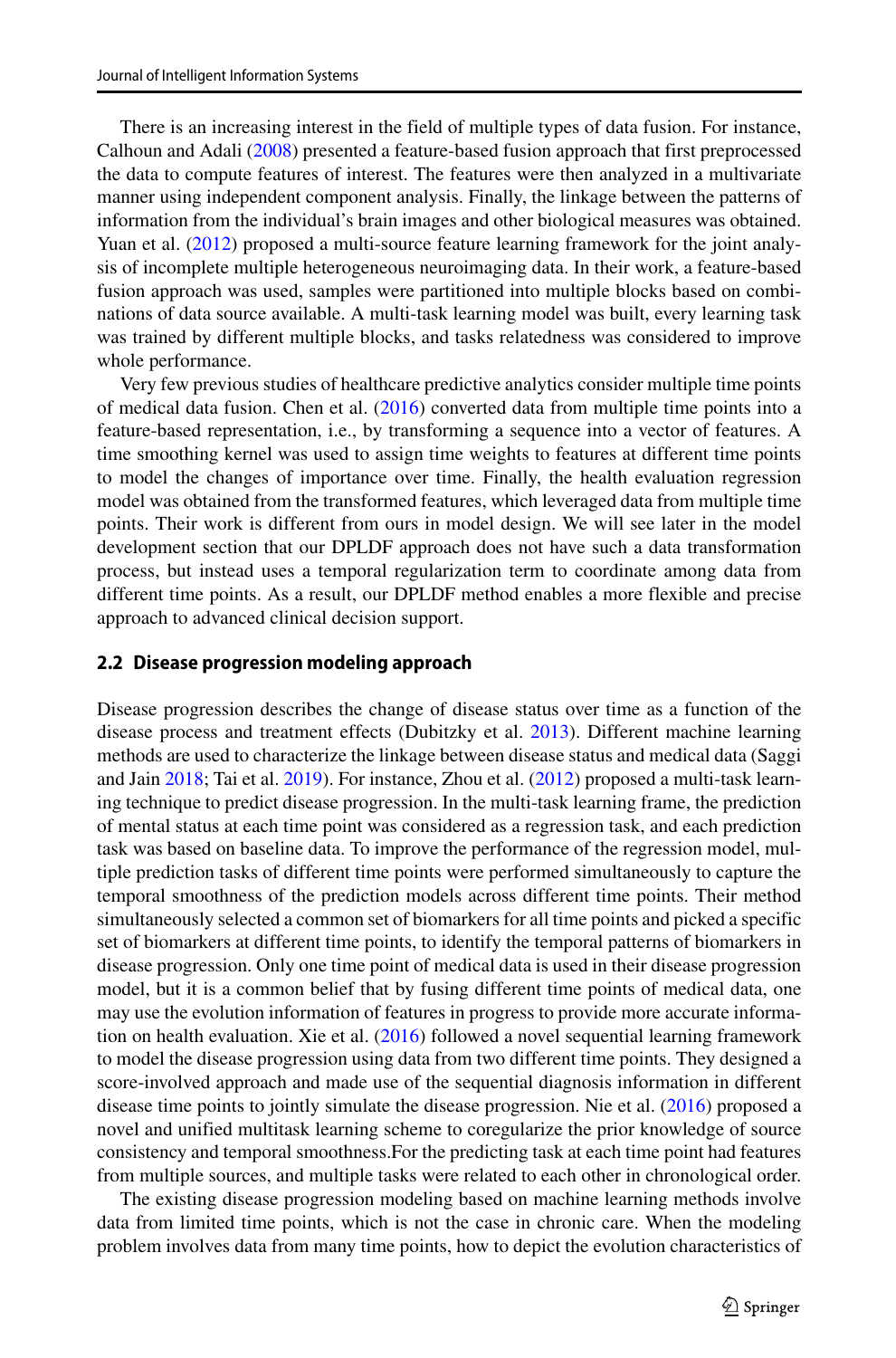data of different time points and maintain the temporal successivity of data from different time points has hardly ever discussed. Utilizing longitudinal medical data and developing disease progression modeling approach to predict patient's health status remains a research gap in the machine learning field.

### **3 Disease Progression via Longitudinal Data Fusion method**

In this section, we will describe our proposed method. We will introduce the simple longitudinal data fusion model using ridge regression, and then explain the longitudinal clinical data fusion model with longitudinal regularization. As the proposed problem is numerically challenging, we will also present an efficient algorithm.

#### **3.1 Preliminaries**

In the longitudinal AD study, the target patients will receive regular MRI or PET scan in a fixed time interval, and their cognitive scores will be measured accordingly. The regression model simulates the relationship between the collected feature data and the target cognitive scores, so as to predict the patient's potential clinical score at the specific time point in future.

Consider a regression problem with *n* time points  $x_n, x_{n-1}, \dots, x_1$ , where every  $x_t \in$ *R<sup>d</sup>* represents a set of clinical measures of time point *t*, and *d* represents the dimension of the data. There is a corresponding clinical score  $y_t$  ( $t = n, n - 1, \dots, 1$ ) measured at time point *t*. The target clinical score at the next time point  $n + 1$  is denoted as *y*.

In this paper, we employ linear models for the prediction. The cognitive score of future time point  $n + 1$  is predicted using the information of the previously recorded cognitive scores and the clinical measures. The motivation is that the existing clinical score can provide certain information about the current status of the patient, so it can facilitate to make more precise prediction for future progression. Specifically, we denote the feature data scores and the clinical measures. The motivation is that the existing clinical score can pro-<br>vide certain information about the current status of the patient, so it can facilitate to make<br>more precise prediction for futu extension of clinical feature data  $x_i$  with one more dimension by embedding the cognitive score *y<sub>i</sub>*. We denote  $W = [\mathbf{w}_n; \mathbf{w}_{n-1}; \cdots, \mathbf{w}_1]^T \in R^{n \times (d+1)}$  as the weight matrix, and the more precise prediction for future progression. Specifically, we denote the matrix by  $X = [\tilde{x}_n; \tilde{x}_{n-1}; \dots, \tilde{x}_1]^T \in R^{n \times (d+1)}$ . Here each  $\tilde{x}_i = (x_i, y_i)$  extension of clinical feature data  $x_i$  with one more dimension  $\widetilde{\mathbf{x}}_t^T \mathbf{w}_t$ . Suppose extension of clinical feature data  $x_i$  with one more dimension by embedding is score  $y_i$ . We denote  $W = [\mathbf{w}_n; \mathbf{w}_{n-1}; \cdots, \mathbf{w}_1]^T \in R^{n \times (d+1)}$  as the weight mappediction model for the future time point  $n + 1$  is gi  $\widetilde{\mathbf{x}}_n^i$ ;  $\widetilde{\mathbf{x}}_{n-1}^i$ ;  $\cdots$ ,  $\widetilde{\mathbf{x}}_1^i$ ]<sup>T</sup> and  $y^i$  is the corresponding clinical score for the future time point  $n + 1$ . A straightforward approach is to estimate  $\overrightarrow{W}$  by minimizing the following objective function:

$$
\min_{\mathbf{W}} \sum_{i=1}^{N} \left( \sum_{t=1}^{n} \widetilde{\mathbf{x}}_{t}^{i T} \mathbf{w}_{t} - y^{i} \right)^{2} + \theta \| \mathbf{W} \|_{F}^{2}
$$
(1)

where the first term measures the empirical error on the training data, the second penalty term controls the generalization error,  $\theta > 0$  is a regularization parameter, and  $||W||_F =$  $(\sum_{i=1}^n \sum_{j=1}^{d+1} w_{ij}^2)^{1/2}.$ 

One major limitation of the regression model above is that the model treats samples from different time points all the same and the temporal correlation is not involved, which is crucial for improving accuracy of longitudinal data analysis in chronic disease care.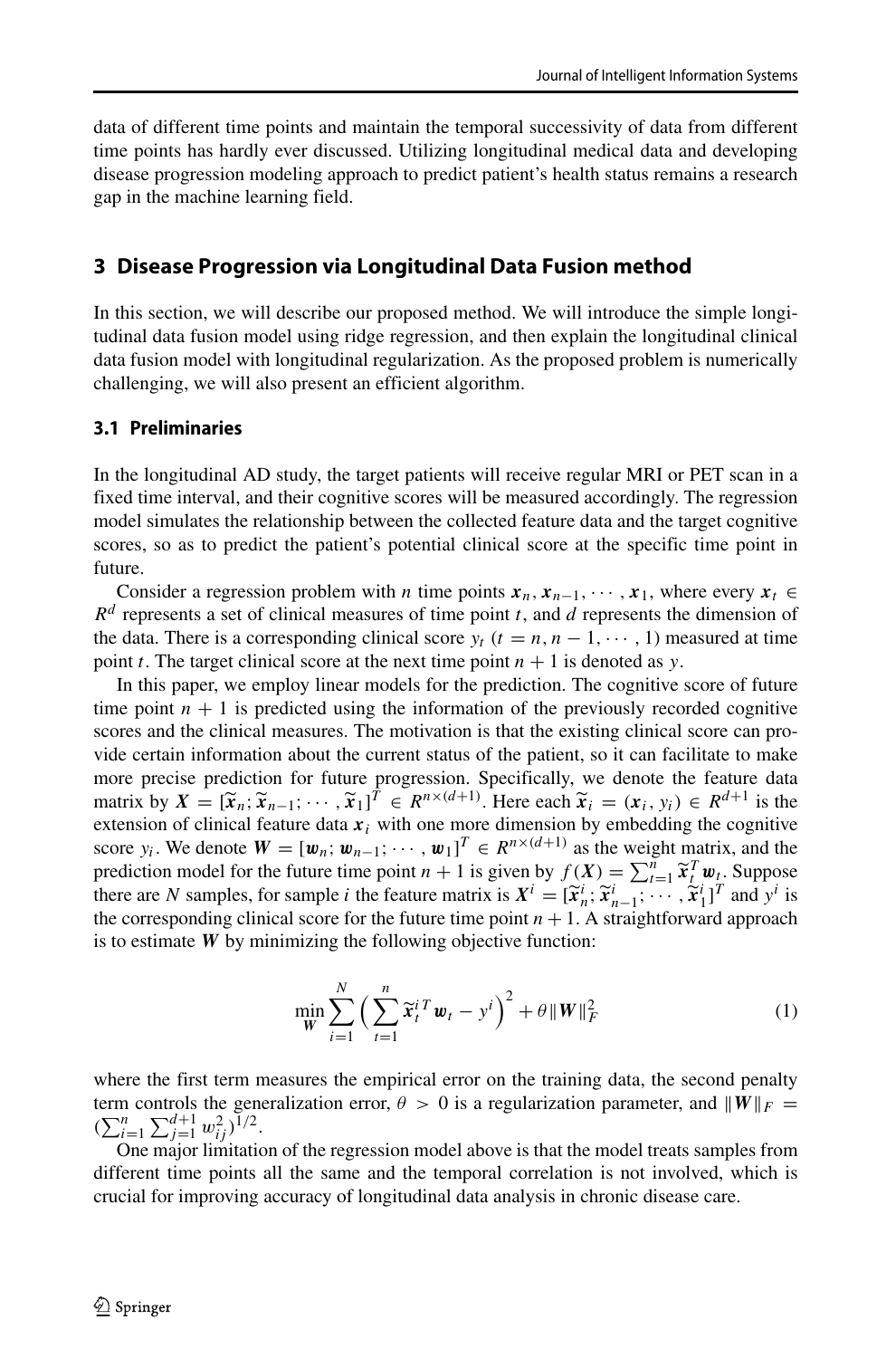#### **3.2 Longitudinal regulation data fusion model building**

To capture the temporal successivity of data from different time points, we propose a temporal regularization term in a regression model that penalize large time weights of early time points, which will ensure data from recent time points will get greater time weights than data from forwarding time points, resulting in the following formulation:

<span id="page-6-0"></span>
$$
\min_{\mathbf{W}} \sum_{i=1}^{N} \left( \sum_{t=1}^{n} \widetilde{\mathbf{x}}_{t}^{i T} \mathbf{w}_{t} - y^{i} \right)^{2} + \lambda \sum_{t=1}^{n} \| \mathbf{W}(1 : t, 1 : d) \|_{F}
$$
(2)

where  $\lambda > 0$  is a regularization parameter controlling the time weights, and  $W(1 : t, 1 : d)$ is the submatrix of *W* with  $t \times d$  dimensions.

Because of the limited availability of subjects in the longitudinal AD study and a relatively large number of features from structural neuroimaging data, the prediction model [\(2\)](#page-6-0) suffers from the so-called "curse of dimensionality". One practical approach is to reduce the dimensionality of the data. However, traditional dimension reduction techniques such as PCA, SVD, and M-CCA are not desirable since the resulting model is not interpretable, and regular feature selection algorithms are not suitable for longitudinal feature selection. In the proposed formulation, we employ group Lasso regularization based on *l*2*,*1-norm penalty for feature selection (Yuan and Lin [2006\)](#page-18-2), which assumes that a small set of features are predictive of the progression. The group Lasso regularization ensures that the regression model at different time points shares a common set of features. Together with the temporal penalty, we obtain the Disease Progression via Longitudinal Data Fusion (DPLDF) model:

<span id="page-6-1"></span>
$$
\min_{\mathbf{W}} \sum_{i=1}^{N} \left( \sum_{t=1}^{n} \widetilde{\mathbf{x}}_{t}^{i T} \mathbf{w}_{t} - y^{i} \right)^{2} + \lambda \sum_{t=1}^{n} \| \mathbf{W}(1 : t, 1 : d) \|_{F} + \mu \sum_{j=1}^{d} \| \mathbf{W}(:, j) \|_{F}
$$
(3)

where  $W(:,j)$  is the *j*-column of  $W$ , and  $\mu$  is a regularization parameter. The weights of one feature over all time points are grouped using the *l*2-norm, and all feature groups are penalized using the *l*1-norm. Thus, the *l*2*,*1-norm penalty tends to select features based on the strength of the feature over all time points, as shown in Fig. [1.](#page-7-0) The inputs of the method are longitudinal clinical data of a population linked to the geriatric medical examination database. The output is a real predicted value, reflecting personal health status. A linear prediction model is built, and the coefficients of some indicators corresponding to the clinical values at different time points are all 0, which makes the method select a common subset of features in the process of longitudinal clinical data fusion, thus improving the accuracy of health status prediction. Note that the method is designed for longitudinal clinical data sets that share the characteristics described in Section [2.2.](#page-4-0) Although in the following discussions we will use the ADNI data set as an example, the applicability of our proposed method is not limited to the data set.

#### **3.3 Proximal gradient method for longitudinal regulation data fusion model**

When the structure to be imposed in the penalty term has a relatively simple form, such as nonoverlapping groups over variables (e.g., lasso (Tibshirani [1996\)](#page-17-23) or group lasso (Yuan and Lin [2006\)](#page-18-2)), efficient optimization methods have been developed. For example, under group lasso, due to the separability among groups, a proximal operator associated with the penalty can be computed in closed-form; thus, some composite gradient methods (Beck and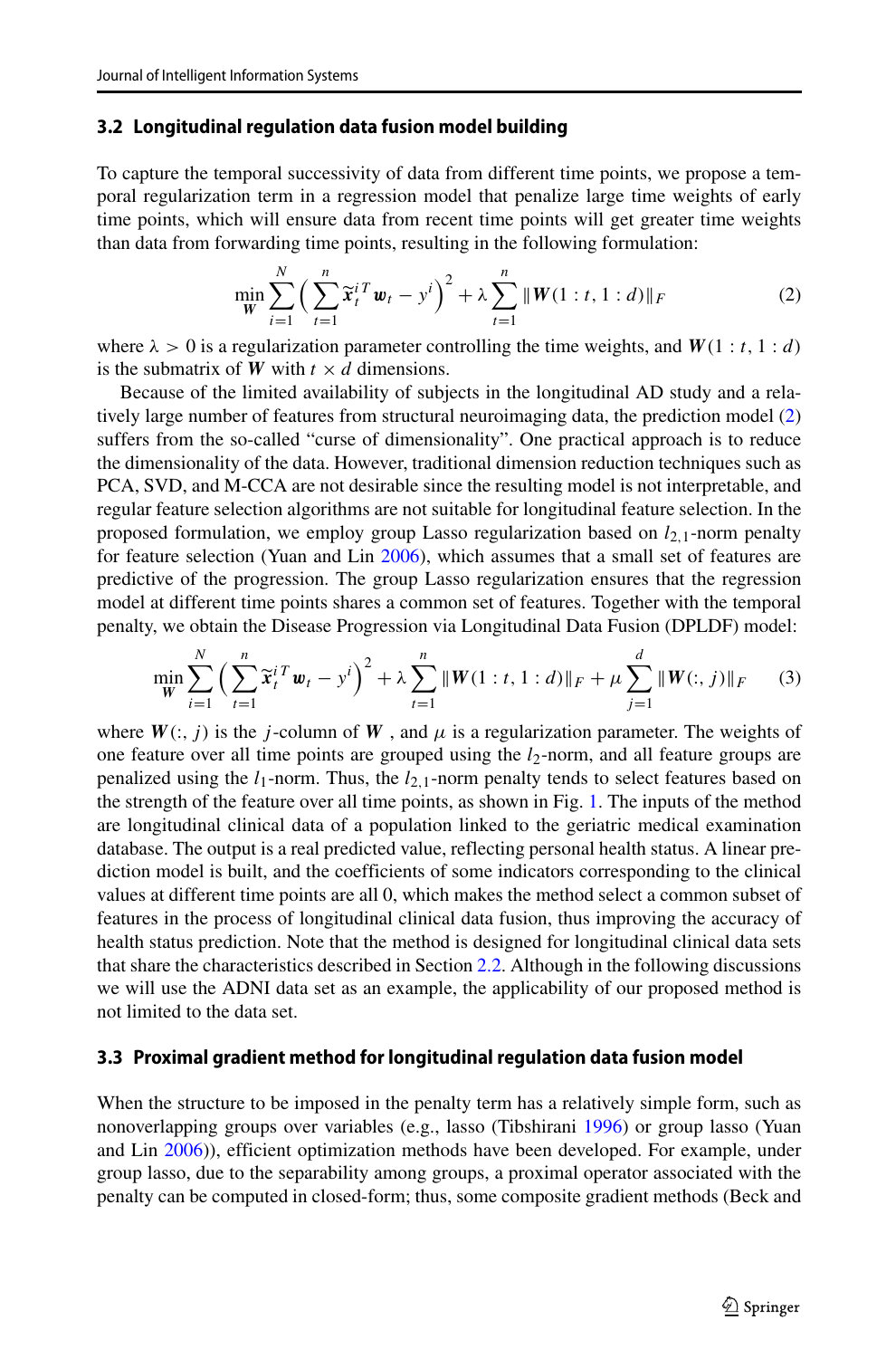<span id="page-7-0"></span>

**Fig. 1** Feature selection diagram of the proposed Disease Progression via Longitudinal Data Fusion method. We use longitudinal regulation to maintain the temporal successivity of data from different time points and simultaneously select a common subset of features (the selected features for all time points are highlighted)

Teboulle [2009\)](#page-17-24) that leverage the proximal operator as a critical step can be directly applied. Unfortunately, these algorithmic advancements have been outpaced by the emergence of more complex structures one would like to impose in the penalty term.

The penalty terms of DPLDF model [\(3\)](#page-6-1) are the composition of a temporal penalty and a group Lasso penalty. Since the group of features in the penalty terms with overlap structure, our model belongs to the overlapping group Lasso penalized problem. In this paper, we propose to solve it using the accelerated gradient descent method (Nesterov [2013a\)](#page-17-25) because of its fast convergence rate.

We develop an efficient algorithm for the DPLDF model [\(3\)](#page-6-1) via the accelerated gradient descent (AGD) method. The AGD method has the optimal order of convergence for the first-order black-box methods, which can achieve a convergence rate of  $O(1/k^2)$  for *k* iterations. Note that, when directly applying the black-box first-order method for solving the non-smooth problem [\(3\)](#page-6-1), one can only achieve a convergence rate of  $O(1/\sqrt{k})$  (Nesterov [2013b\)](#page-17-26), much slower than  $O(1/k^2)$ .

Equation [\(3\)](#page-6-1) can be transformed into the following form:

<span id="page-7-1"></span>
$$
\min_{\mathbf{W}} f(\mathbf{W}) = l(\mathbf{W}) + \sum_{i=1}^{n+d} \theta_i \|\mathbf{W}_{G_i}\|_F
$$
\n(4)  
\n
$$
\sum_{t=1}^{n} \tilde{\mathbf{x}}_t^{i \mathbf{T}} \mathbf{w}_t - \mathbf{y}^i \big)^2
$$
 is a smooth convex loss function,  $\theta_i = \lambda$ ,  $i =$ 

where  $l(W) = \sum_{i=1}^{N} (\sum_{i=1}^{n}$  $1, \dots, n, \theta_i = \mu, i = n+1, \dots, n+d$ .  $W_{G_i} = W(1:t, 1:d), i = 1, \dots, n, W_{G_i} =$  $W(:, i - n), i = n + 1, \cdots, n + d$ , that is  $G_i$  contains the indices corresponding to the *i*-th group of features.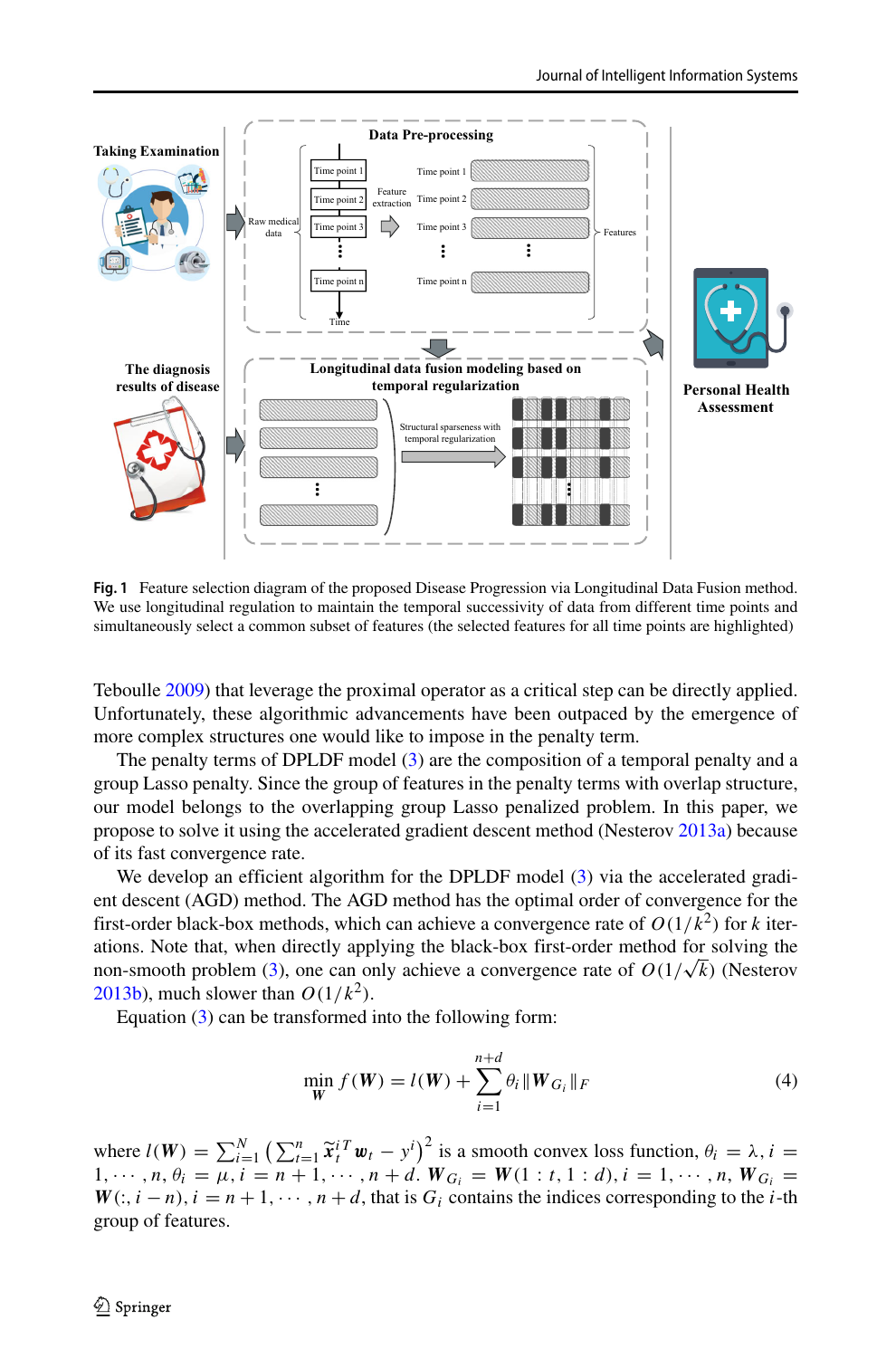<span id="page-8-0"></span>We construct a model for approximating  $f(\cdot)$  at the point *W* as:

We construct a model for approximating 
$$
f(\cdot)
$$
 at the point **W** as:  
\n
$$
f_{L,W}(U) = l(W) + \sum_{t=1}^{n} \left\langle \partial l(W)/\partial w_t, u_t - w_t \right\rangle + \sum_{i=1}^{n+d} \theta_i ||U_{G_i}||_F + \frac{L}{2} ||U - W||_F^2 \quad (5)
$$

 $\overline{a}$ 

where  $U = [u_n; u_{n-1}; \dots; u_1]^T \in R^{n \times (d+1)}$ . In the *i*-step, a search point  $S_i$  is computed based on the past solutions of the previous step by  $S_i = W_i + \beta_i (W_i - W_{i-1})$ . Then the new solution  $W_{i+1}$  is obtained via the minimization of the model at the current search point, that is,  $W_{i+1} = \arg \min_{I} f_{L,S_i}(U)$ . This sub-problem is the critical component to *U*<br>the optimization, and we will give a detailed discussion of how to solve this sub-problem<br>efficiently efficiently.

Denote the proximal operator associated with the overlapping group Lasso penalty as follows:

<span id="page-8-1"></span>
$$
\pi_{\theta}(U) = \underset{W \in R^{n \times (d+1)}}{\arg \min} \left\{ g(W) = \frac{1}{2} \|U - W\|_{F}^{2} + \sum_{i=1}^{n+d} \theta_{i} \|W_{G_{i}}\|_{F} \right\}
$$
(6)

where  $\theta = [\theta_1, \dots, \theta_{n+d}]^T \in R^{n+d}$ , which is a special case of [\(4\)](#page-7-1).

We first reveal the relationship between the optimal solution of formula [\(5\)](#page-8-0) and proximal operator  $(6)$ .

#### **Theorem 1** *Denote*

$$
V = \underset{U}{\arg\min} f_{L,W}(U) \tag{7}
$$

*Then we have* $V = \pi_{\theta/L}(U - \frac{1}{L} \frac{\partial l(U)}{\partial U}).$ **<br>***Proof***<br>** $\pi_{\theta/L}\left(U - \frac{1}{L} \frac{\partial l(U)}{\partial U}\right).$ 

*Proof*

$$
\pi_{\theta/L}\left(U-\frac{1}{L}\frac{\partial l(U)}{\partial U}\right)
$$
\n
$$
= \underset{W \in R^{n \times d}}{\arg \min} \left\{ \frac{1}{2} \left\| U-W+\frac{1}{L}\frac{\partial l(U)}{\partial U} \right\|_{F}^{2} + \sum_{i=1}^{n \times (d+1)} \frac{\theta_{i}}{L} \left\| W_{G_{i}} \right\|_{F} \right\}
$$
\n
$$
= \underset{W \in R^{n \times d}}{\arg \min} \left\{ \frac{1}{2} \left\| W-U \right\|_{F}^{2} + \frac{1}{L} \sum_{t=1}^{n} \left\langle \frac{\partial l(U)}{\partial U} \right\rangle \partial u_{t}, w_{t} - u_{t} \right\}
$$
\n
$$
+ \sum_{i=1}^{n \times (d+1)} \frac{\theta_{i}}{L} \left\| W_{G_{i}} \right\|_{F} + \frac{1}{L^{2}} \left\| \frac{\partial l(U)}{\partial U} \right\|_{F}^{2} \right\}
$$
\n
$$
= \underset{W \in R^{n \times d}}{\arg \min} \left\{ \frac{1}{2} \left\| W-U \right\|_{F}^{2} + \frac{1}{L} \sum_{t=1}^{n} \left\langle \frac{\partial l(U)}{\partial U} \right\rangle \partial u_{t}, w_{t} - u_{t} \right\}
$$
\n
$$
+ \sum_{i=1}^{n \times (d+1)} \frac{\theta_{i}}{L} \left\| W_{G_{i}} \right\|_{F} \right\}
$$
\n
$$
= \underset{W \in R^{n \times d}}{\arg \min} \left\{ \sum_{t=1}^{n} \left\langle \frac{\partial l(U)}{\partial u_{t}}, w_{t} - u_{t} \right\rangle + \sum_{i=1}^{n \times (d+1)} \theta_{i} \left\| W_{G_{i}} \right\|_{F} \right\}
$$
\n
$$
+ \frac{L}{2} \left\| W-U \right\|_{F}^{2} \right\}
$$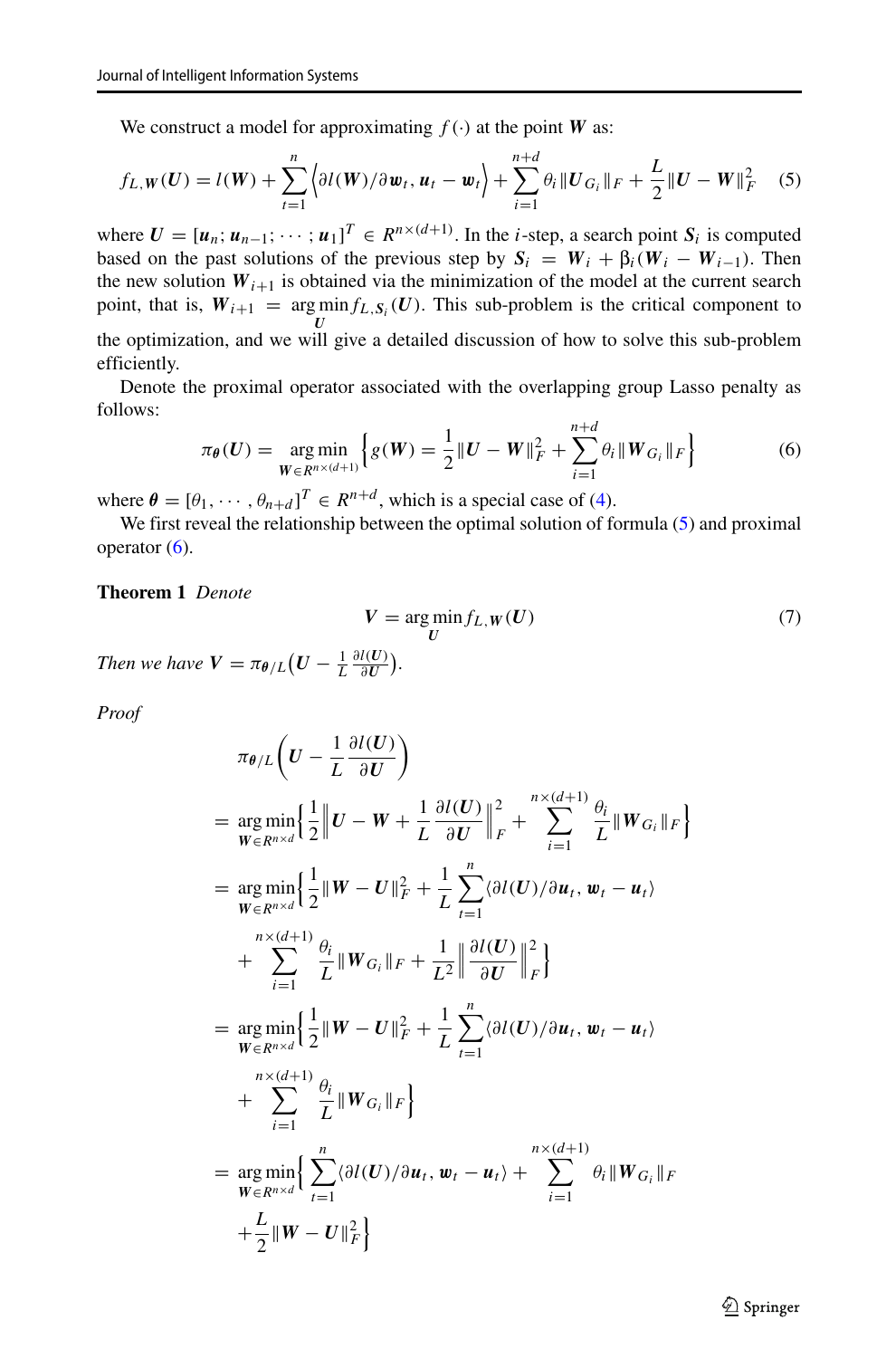From here we come to our conclusions.

As shown in Theorem 1 the optimal solution of formula [\(5\)](#page-8-0) is the same as  $\pi_{\theta/L}(U \frac{1}{L} \frac{\partial l(U)}{\partial U}$ . We use the results of Yuan et al. [\(2013\)](#page-18-3) to solve [\(6\)](#page-8-1). Algorithm 1 shows the full procedure for solving the DPLDF model.

Algorithm 1 The optimization algorithm.

 $L_0 > 0, W_0$ Input: Output: Initialize  $i = 1$ ,  $W_1 = W_0$ ,  $\alpha_{-1} = 0$ ,  $\alpha_0 = 1$  and  $L = L_0$ Repeat Set  $\beta_i = \frac{\alpha_{i-2}-1}{\alpha_{i-1}}, S_i = W_i + \beta_i (W_i - W_{i-1})$ Find the smallest  $L = 2^{j}L_{i-1}$ ,  $j = 0, 1, \cdots$  such that  $f(W_{i+1}) \le f_{L,S_i}(W_{i+1})$  holds, where  $W_{i+1} = \pi_{\theta/L}(S_i - \frac{1}{L} \frac{\partial l(S_i)}{\partial S_i})$ Set  $L_i = L$ ,  $\alpha_{i+1} = \frac{1 + \sqrt{1 + 4\alpha_i}}{2}$ ,  $W = W_{i+1}$ ,  $i = i + 1$ <br>until  $|f(W_{i+1}) - f(W_i)| \leq TOLERANCE * |f(W_i)|$ 

The overall procedure for model development and evaluation is shown in Fig. [2.](#page-9-0) First, we extract features from medical data and then conduct feature standardization to assimilate clinical measurements of diverse scales. Accordingly, all features are rescaled so that they have the properties of a standard normal distribution with a mean of 0 and a standard deviation of 1. The full dataset is then split into a model development set (90%) and a testing set (10%) that is used for evaluating and comparing performances of competing models. The model development set is further split into training and validation sets. The training data was used to predict the responses for the observations in the validation set. This provided us with an unbiased evaluation of a model fit on the training dataset while tuning the hyperparameters of the model. For the validation procedure, we use the 5-fold cross-validation. The final model evaluation is conducted on a held-out testing set that has not been used prior, either for training the model or tuning the model's parameters.

<span id="page-9-0"></span>

**Fig. 2** Overview of the model development and validation procedure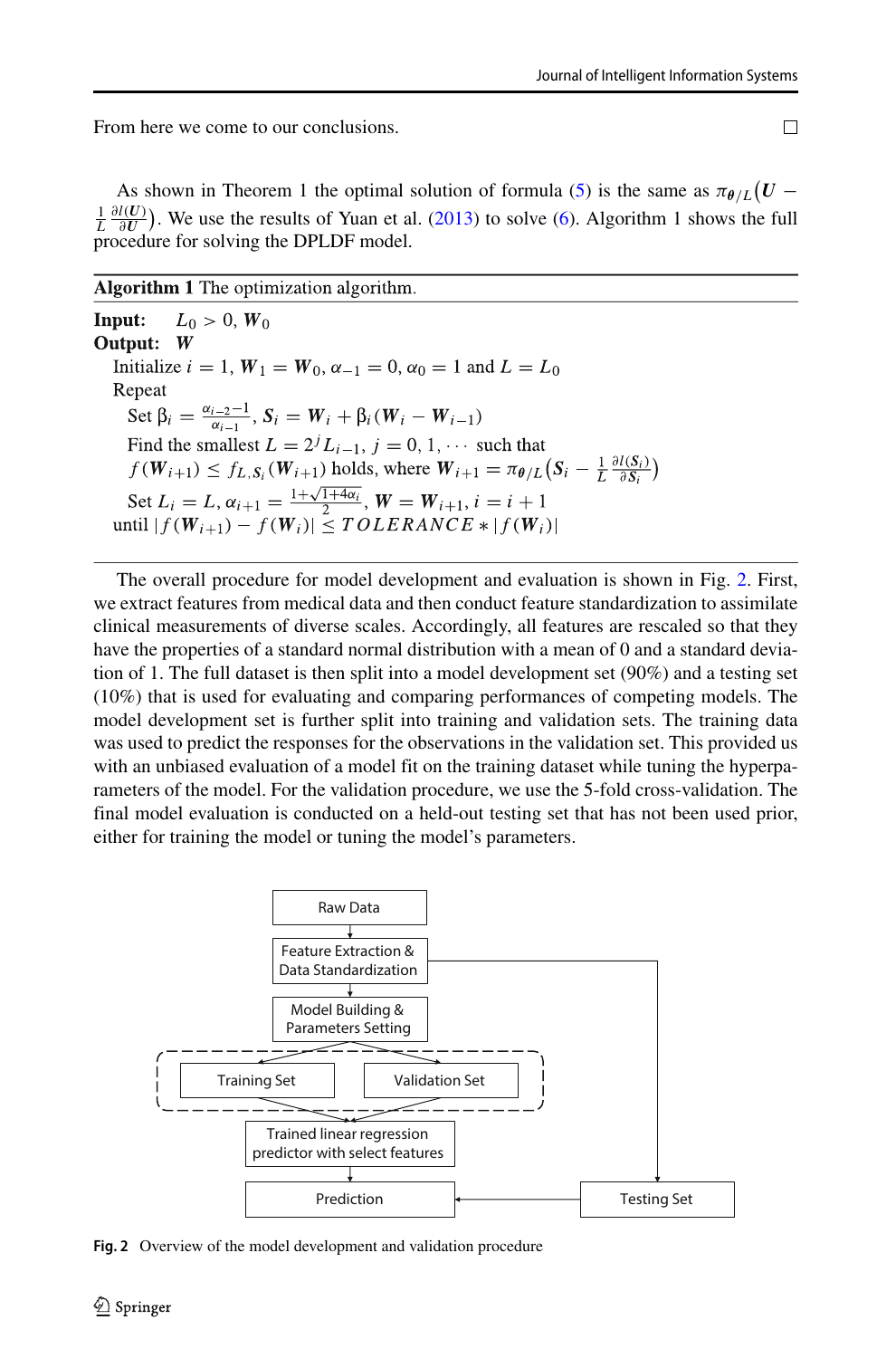## **4 Experimental study**

In this section, we evaluate the proposed disease progression model on the data sets from the Alzheimer's Disease Neuroimaging Initiative (ADNI). The ADNI project is designed to collect the serial of MRI, PET and other clinical assessment scores to measure the progression of selected subjects, including Alzheimer's Disease patients (AD), Mild Cognitive Impairment patients (MCI) and Normal Controls (NC), and the subjects will be observed repeatedly and continuously over a 6-month or 1-year interval. For each observation, the MRI and PET scans will be collected, as well as other corresponding measurements, e.g., clinical scores such as MMSE. The mini-mental state examination (MMSE) provides a quick assessment of a patient's cognitive state. This test allows a healthcare provider to objectively assess a patient who may have cognitive impairments to determine their severity. Declining scores on the MMSE can be a sign that a patient is having neurological problems. These questions of MMSE determine the patient's level of orientation, both physically and mentally, and also assess memory and math skills. The healthcare provider can assign a score on the basis of one to 30, which will determine the patient's level of cognitive impairment. Scores of 25 or higher indicate the patient appears to be functioning well, without any problems. If the score falls between 20 and 24, it may indicate a mild level of cognitive impairment, while scores between 10 and 20 are considered moderate. Anything lower than 9 indicates severe impairment.

In our work, we use MRI scans to generate feature data, which are obtained from 126 subjects. Five types of MRI features are used in the work: white matter parcellation volume (Vol. WM.), cortical parcellation volume (Vol. C.), surface area (Surf. Area), cortical thickness average (CTA) and cortical thickness standard deviation (CTStd). The date when the patient performs the MRI screening in the hospital for the first time is called baseline (BL), and the time points of the following observations are denoted by the duration starting from the baseline. For example, "M06" means the screening taken at the time point 6 months after the first visit. All the subjects are under the repeated observations for up to 36 months. For each subject the sequence data is as follows:

$$
{M24, M18, M12, M06, BL}.
$$

In our experiments, the sequence data involves five time points of data. We predict MMSE scores of the time point 36 months after the first visit using various measurements from MRI scans. The sample size and dimensionality for features from the MRI scans are given in Table [2.](#page-10-0)

In our predictive regression test scenarios, 5-fold cross-validation is used to select model parameters for the sample data. We use 90% of the sample data for training and report the regression performance on the remaining test data. To measure the regression performance, we employ the mean squared error (MSE) calculated for the predicted values at the "M36" time point, and we also use correlation coefficient (R-value) given by the correlation between the predicted values and the true values (Duchesne et al. [2009;](#page-17-7) Zhou et al. [2012;](#page-18-1) Xie et al. [2016\)](#page-17-18).

<span id="page-10-0"></span>

| <b>Table 2</b> The sample size and<br>feature dimensionality of<br>different time points used in the | Target score | Sample size | Dimension of features from<br>different time points |
|------------------------------------------------------------------------------------------------------|--------------|-------------|-----------------------------------------------------|
| experiments                                                                                          | <b>MMSE</b>  | 126         | 346                                                 |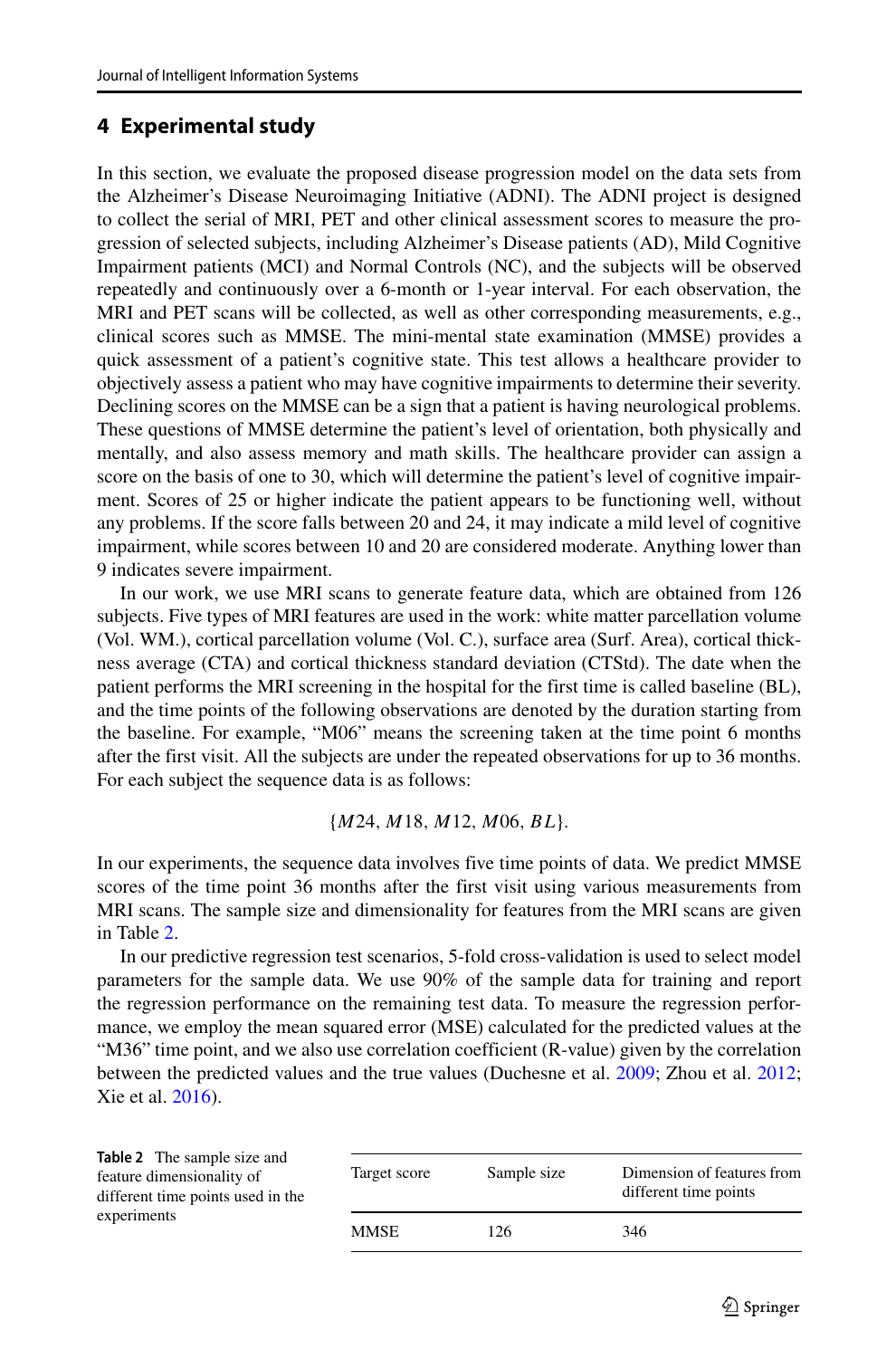We conduct five sets of evaluation to assess the proposed DPLDF approach. In the first set of evaluations, we aim to understand the utility of data fusion. We compare the DPLDF approach with basic data analysis counterparts-linear regression with lasso regularization. In the second set of evaluations, we aim to understand the performance of our DPLDF approach against other healthcare predictive analytics approaches in the literature. We hence compare the proposed method with Convex Fused Spares Group Lasso (cFSGL) based on multi-task learning (Zhou et al. [2012\)](#page-18-1), regression model with transformed features based on point-based representation (Chen et al. [2016\)](#page-17-17), incrementally sequential prediction (ISP) model based on sequential data learning (Xie et al. [2016\)](#page-17-18). In the third set of evaluations, we compare the prediction errors of different approaches for patients with different conditions, so as to indicate that our proposed DPLDF has higher forecasting accuracy in predicting the condition of patients with cognitive scores below 20. In the last two sets of evaluations, we investigate the effects of parameters in the proposed DPLDF.

#### **4.1 Comparison with linear regression with lasso regularization**

In the first set of experiments, we compare DPLDF approach and linear regression with lasso regularization models to examine the utility of longitudinal data fusion over learning by linear regression.

We apply our proposed DPLDF method to the longitudinal data set including all five time points ranging from "M24" to "BL" for solving the problem of predicting the MMSE scores of time point "M36". For comparison purposes, we build linear regression with lasso regularization models to predict the MMSE scores of time point "M36" via the analysis of the same data sets. The third approach in comparison is the linear regression with lasso regularization models via the analysis of the data of time point "M24". For our proposed DPLDF method, six values  $(2^1, 2^2, 2^3, 2^4, 2^5, 2^6)$  are used for the regularization parameter  $\lambda$ , and six values  $(2^{-5}, 2^{-4}, 2^{-3}, 2^{-2}, 2^{-1}, 2^{0})$  are used for the regularization parameter *μ*. For each linear regression with lasso regularization models, six values  $(2^1, 2^2, 2^3, 2^4, 2^5, 2^6)$ are used for the regularization parameter *λ*. 5-fold cross-validation is used to select model parameters, and the predictive performance is quantified by mean squared error (MSE). We first randomly select 90% portion of samples as the training set to learn the model, and then apply the model to predict the MMSE scores of time point "M36" on the remaining data, used as a non-overlapping test set. We repeat this process 30 times, the average performances are summarized in Table [3.](#page-11-0)

The average mean squared errors of DPLDF, linear regression with lasso regularization models via analysis of all five time points and linear regression with lasso regularization models via analysis of "M24" time point are 3.212, 5.569, 4.316. The performance difference between two linear regression with lasso regularization models is likely due to more

<span id="page-11-0"></span>

| Table 3 Comparison of our proposed DPLDF method with linear regression with lasso regularization models |
|---------------------------------------------------------------------------------------------------------|
| on MMSE scores prediction, in terms of average correlation coefficient (R) and mean squared error (MSE) |
| for time point "M36". 90% portion of data is used as training data                                      |

| Comparison item | <b>DPLDF</b>      | Linear regression-Lasso via<br>analysis of all five time points | Linear regression-Lasso via<br>analysis of "M24" time point |
|-----------------|-------------------|-----------------------------------------------------------------|-------------------------------------------------------------|
| Target: MMSE    |                   |                                                                 |                                                             |
| R               | $0.786 \pm 0.041$ | $0.694 \pm 0.037$                                               | $0.718 \pm 0.031$                                           |
| M36 MSE         | $3.212 \pm 0.941$ | $5.569 \pm 1.365$                                               | $4.316 \pm 1.091$                                           |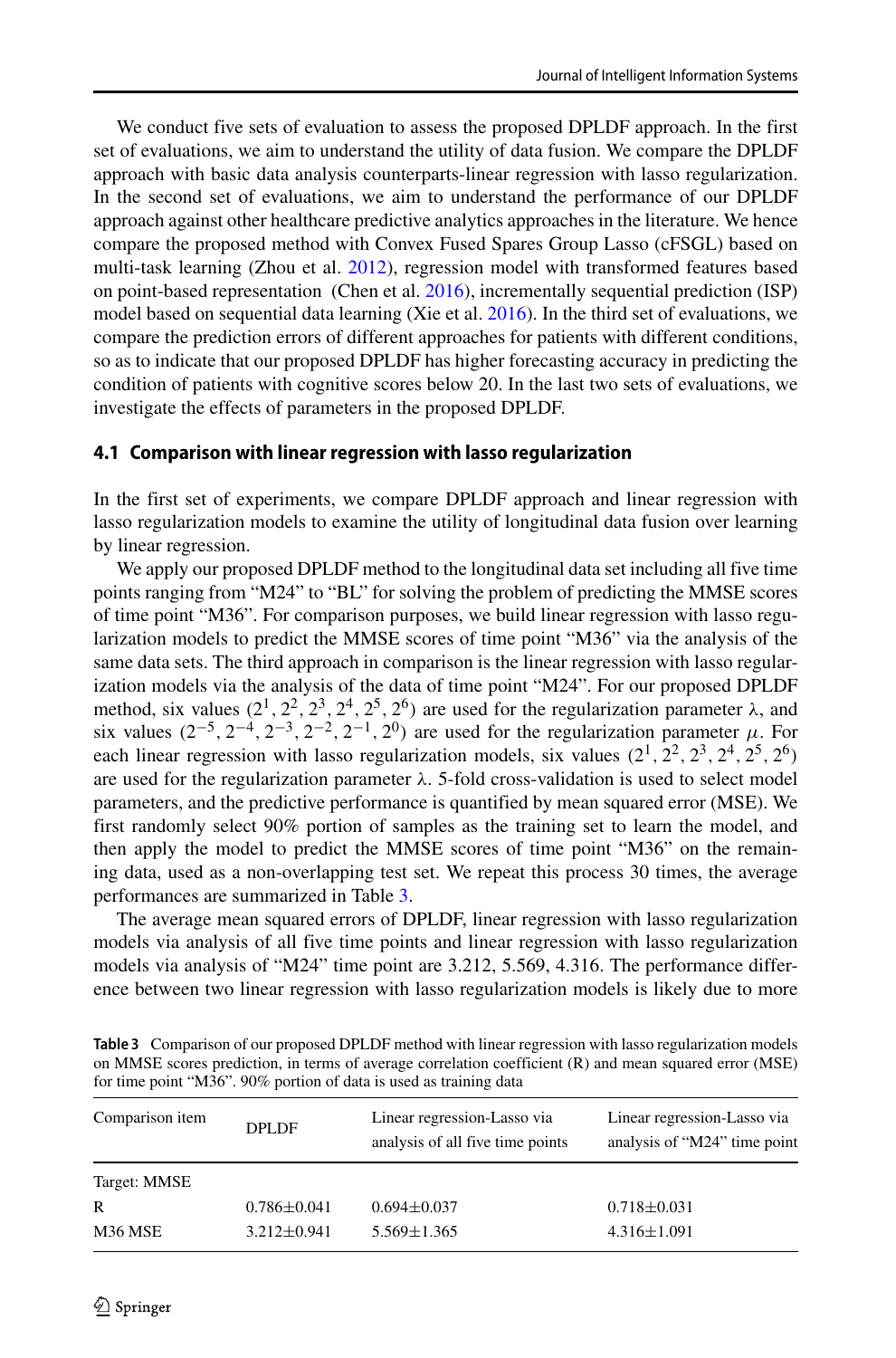features are involved in the model to make it overfitting (the empirical error measured by the mean squared errors of linear regression with lasso regularization models via analysis of all five time points and linear regression with lasso regularization models via analysis of "M24" time point are 3.694 and 4.130). We notice a greater performance difference between DPLDF and linear regression with lasso regularization models. This greater performance improvement from DPLDF is because in our proposed model temporal successivity of data from different time points is considered, which can better capture the evolution information of the disease. Overall, the result from evaluation 1 confirms our speculations that the utility of longitudinal data fusion can effectively exploit the progressive nature of the disease to improve predictive performance.

### **4.2 Comparison of DPLDF approach and other healthcare predictive analytics approaches**

One of the strengths of the proposed formulation is that it facilitates the temporal regularization, which ensures data from different time points satisfy the temporal successivity from data source level aspect when using longitudinal data to model disease progression. To determine the standing of our DPLDF approach among other healthcare predictive analytics approaches, we conduct a head-to-head comparison of predictive performance with the convex fused sparse group Lasso (cFSGL) approach (Zhou et al. [2012\)](#page-18-1), the incrementally sequential prediction (ISP) approach (Xie et al. [2016\)](#page-17-18), and the feature-based approach (Chen et al. [2016\)](#page-17-17). We apply these four methods to predict the MMSE scores of time point "M36" via analysis of data from all five time points ranging from "M24" to "BL". All other three of these alternative healthcare predictive analytics approaches require user-specified parameters. For cFSGL, we need to specify the weights for Lasso penalty, group Lasso penalty and fused Lasso penalty. For ISP, we need to specify the weights for Lasso penalty, group Lasso penalty and fused Lasso penalty. For feature-based approach, sequences were converted into a point-based representation based on time smoothing kernels; we establish linear regression-Lasso model by using point-based representation data to predict the MMSE scores of time point "M36". The weight for Lasso penalty of feature-based approach also needs to be determined. We identify the best parameter settings for these approaches through cross-validation before we conduct evaluation 2. We repeat this evaluation 30 times, the average performances are summarized in Table [4.](#page-12-0)

The average mean squared errors of DPLDF, cFSGL, ISP, Feature-based approach are 3.212, 4.383, 4.029 and 4.613 respectively. The prediction error of Feature-based approach is higher than the other three healthcare predictive analytics approaches because the weights of data sets form different time points are assigned by a given function which may not capture time correlation of different data sets. Due to the shared representation in parallel

<span id="page-12-0"></span>**Table 4** Comparison of our proposed DPLDF method and other healthcare predictive analytics approaches (cFSGL, ISP, Feature-based approach) on MMSE scores prediction, in terms of average correlation coefficient (R) and mean squared error (MSE) for time point "M36". 90% portion of data is used as training data

| Comparison item | <b>DPLDF</b>      | cFSGL             | <b>ISP</b>        | Feature-based approach |
|-----------------|-------------------|-------------------|-------------------|------------------------|
| Target: MMSE    |                   |                   |                   |                        |
| R               | $0.786 \pm 0.041$ | $0.713 \pm 0.036$ | $0.691 \pm 0.039$ | $0.702 \pm 0.032$      |
| M36 MSE         | $3.212 \pm 0.941$ | $4.383 \pm 1.143$ | $4.029 \pm 0.993$ | $4.613 \pm 1.016$      |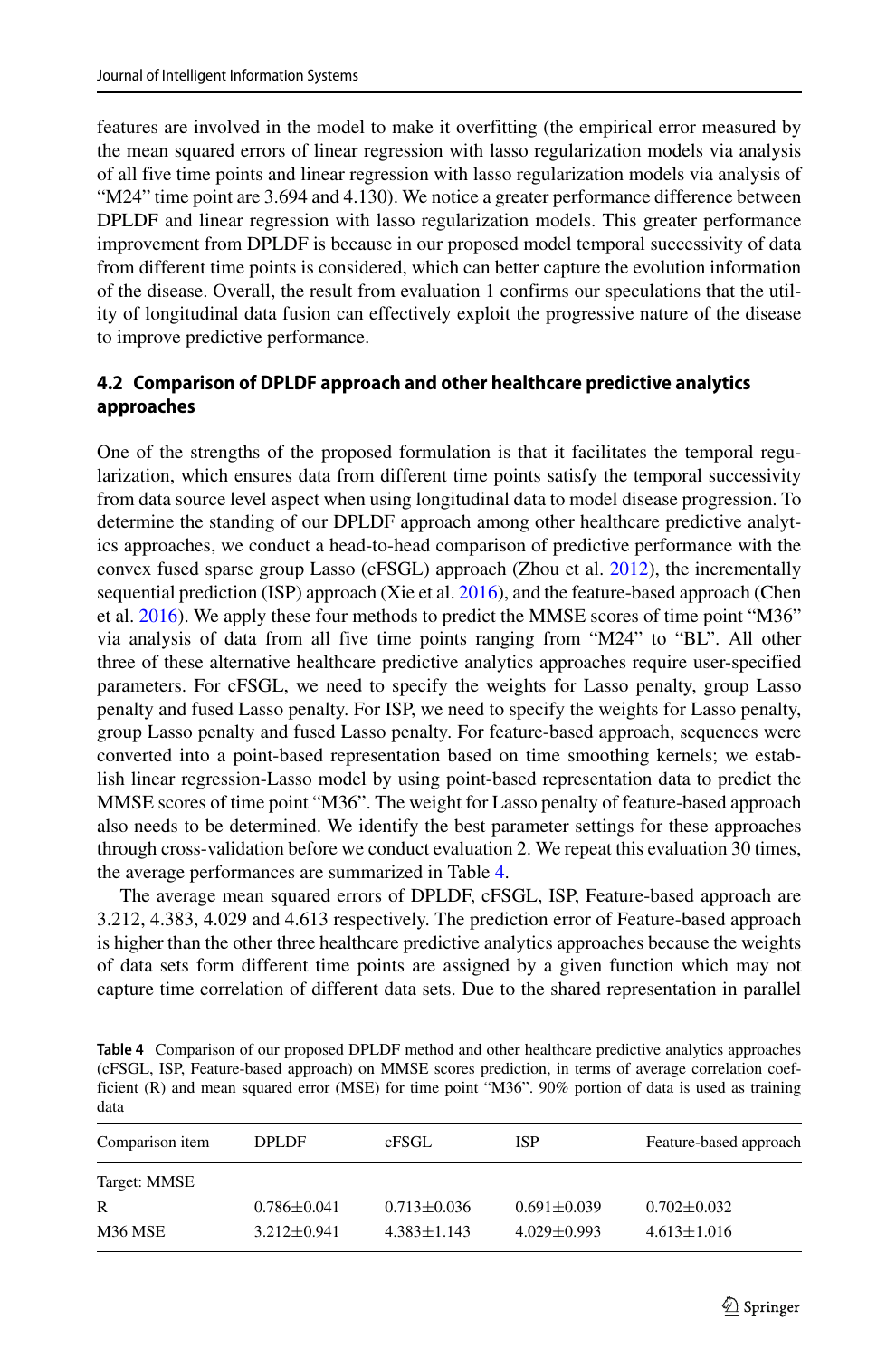learning of the cFSGL approach, which utilizes the baseline clinical measures data and the cognitive scores of different time point, this can improve individual task prediction accuracy. The ISP approach can further improve the performance due to the feedback from the intermediate information. The result from evaluation 2 suggests that the proposed DPLDF method achieve the lowest prediction error because temporal successivity of data from deferent time points is modeled by the temporal penalty. More specifically, the DPLDF method can better depict the evolution characteristics of data from different time points in longitudinal data fusion, which in turn improve the prediction accuracy. We will provide further error analysis among different predictive analytics approaches in the following part.

#### **4.3 Effect of patients' status on prediction performance**

Based on the overall prediction comparison, we further provide a detailed error analysis to discover the effect of patients' status on prediction performance. For the prediction of MMSE scores of time point "M36", we divide the patients into different ranges (AD, MCI and NC) based on their actual clinical scores, and compare the prediction errors of different approaches for patients with different conditions, so as to examine the effect of the patients' actual scores on prediction performance.

Figure [3](#page-13-0) shows the error analysis for MMSE prediction, and the mean squared error of cognitive scores prediction of patients with different conditions at time point "M36" are summarized. From the figure, we can conclude that the major prediction error is produced when predicting those patients with low cognitive measurement (For MMSE score, [0*,* 20] means AD patients). For patients with cognitive scores below 20, the cognitive scores of time point "M36" may vary greatly from time point "M24" and the prediction error of different healthcare predictive analytics approaches differs greatly. DPLDF, ISP and Linear regression-Lasso via analysis of the last time point are the three best methods with the lowest prediction error. Due to imprecise depiction of the evolution characteristics of data of different time points, the prediction accuracy of Feature-based approach and Linear

<span id="page-13-0"></span>

**Fig. 3** Comparison of our proposed DPLDF method and other healthcare predictive analytics approaches (cFSGL, ISP, Feature-based approach, linear regression with lasso regularization) on MMSE scores prediction, in terms of mean squared error (MSE) for time point "M36" summarized according to patients' status. 90% portion of data is used as training data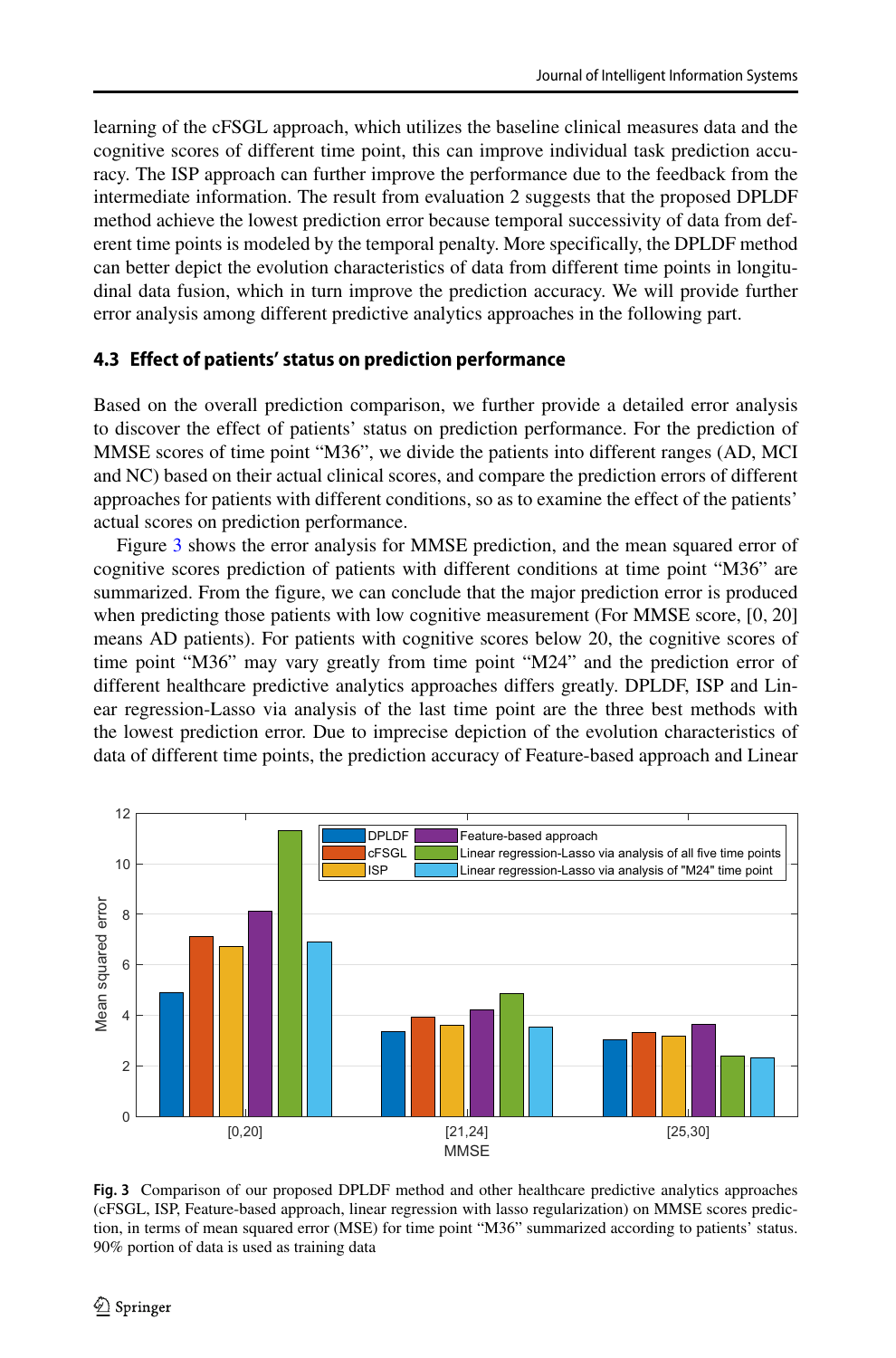regression-Lasso via analysis of all previous time points is lower than Linear regression-Lasso via analysis of the last time point. However, our proposed DPLDF method has the advantage of synthesizing information of data from different time points and characterizing the trend of features' dynamic change, which in turn makes our method has the highest accuracy for prediction of patient's potential clinical score at the specific time point in future. For those with higher cognitive scores (MCI or Normal Control), since their status is relatively stable, the prediction error is significantly decreased and the prediction accuracy of different healthcare predictive analytics approaches is close to each other.

Taken together, among the existing healthcare predictive analytics approaches, our proposed DPLDF can achieve better performance for predicting cognitive scores of patients with different conditions.

#### **4.4 Effects of different** *λ* **in the proposed DPLDF**

The purpose of this experiment is to discuss how the proportion of selected features and predictive performance vary when different *λ* values are chosen in our proposed DPLDF method. In the MMSE score predictions for time point "M36" via analysis of data from all five time points ranging from "M24" to "BL", we report the proportions of selected features and predictive performances when we use different choices of *λ* values  $(2^1, 2^2, 2^3, 2^4, 2^5, 2^6)$  fixing the value of temporal regularization parameter  $\mu$ . We first randomly select 90% portion of samples as the training set to learn the model and then apply the model to predict the MMSE scores of time point "M36" on the remaining data, used as a non-overlapping test set. We repeat this process 30 times, for different choices of *λ* values the average proportions of selected features and predictive performances of DPLDF are shown in Fig. [4.](#page-14-0)

We can observe from the figure, as we increase *λ* fixing the value of temporal regularization parameter  $\mu$ , the number of features selected gradually decrease, from about 94% of the features to 18%, meanwhile the predictive performance increase first and then decrease. Parameter *λ* is considered as a tradeoff factor between sparsity and predictive performance, and we can also observe that the best choice of  $\lambda$  lies in the middle of the region (in this example  $2<sup>4</sup>$ ), which achieve a good balance between sparsity and predictive performance.

<span id="page-14-0"></span>

**Fig. 4** Illustration of the results obtained using different *λ* in our proposed DPLDF method. The MMSE score prediction for time point "M36" via analysis of data from all five time points ranging from "M24" to "BL" problems are used, and the average performances (mean squared error) are reported. We vary the *λ* values from  $2<sup>1</sup>$  to  $2<sup>6</sup>$  (*x*-axis) and report the performances obtained (*y*-axis) in the left figure. In the right figure, we report the proportions of selected features (sparsity, *y*-axis) when we increase *λ* from 2<sup>1</sup> to 26 (*x*-axis)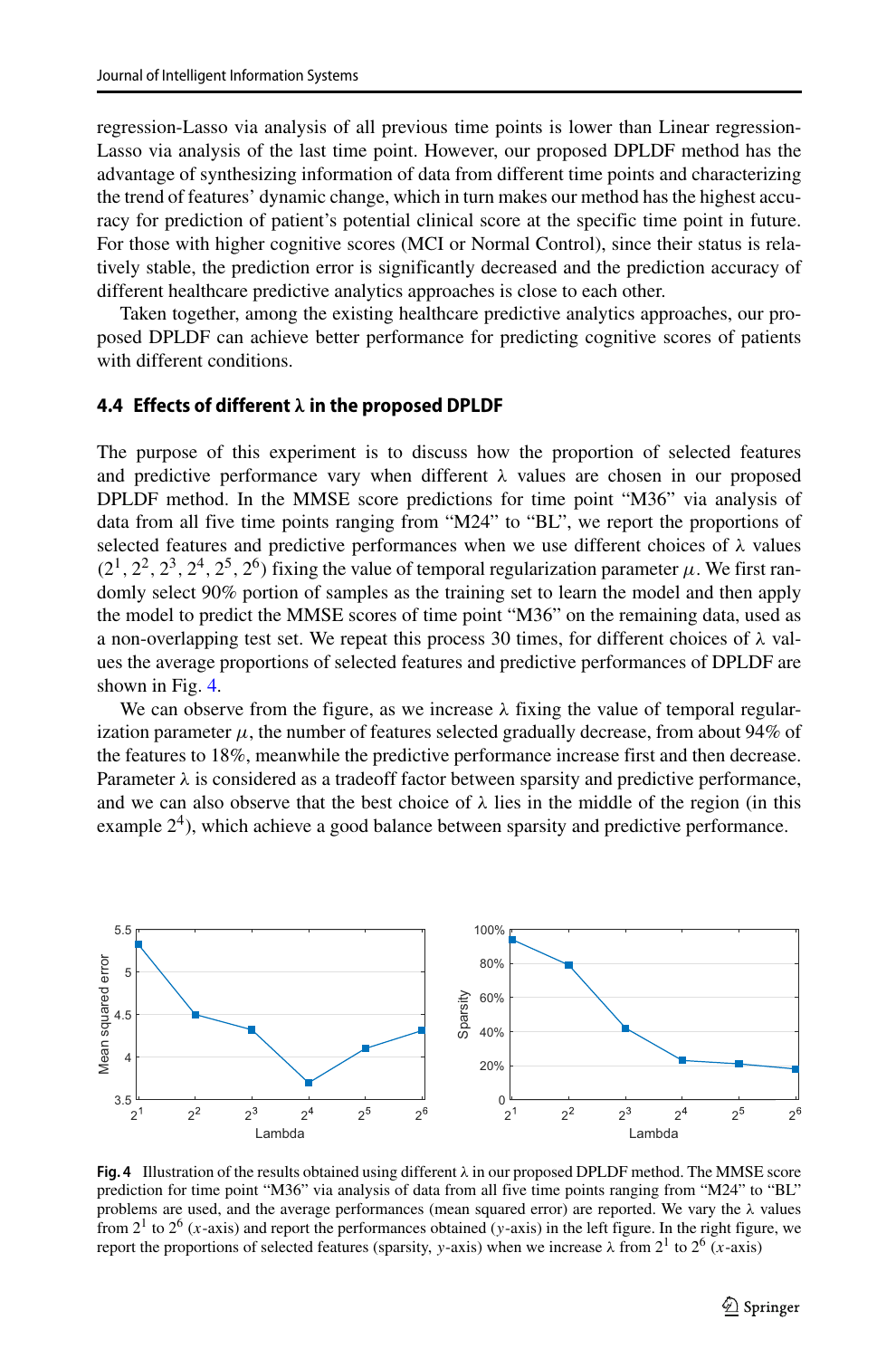<span id="page-15-0"></span>

**Fig. 5** Illustration of the *l*2-norms change of the weight vectors corresponding to data vectors from different time points using different  $\mu$  in our proposed DPLDF method. We vary the  $\mu$  values from 2<sup>−5</sup> to 1 (different polyline) and report the  $l_2$ -norms change (y-axis) of the weight vectors corresponding to data vectors from different time points (x-axis) using different *μ*

#### **4.5 Effects of different temporal regularization parameter***μ***in the proposed DPLDF**

The purpose of this experiment is to discuss how the weight values change when different temporal regularization parameters  $\mu$  are chosen in our proposed DPLDF method. In the MMSE score predictions for time point "M36" via analysis of data from all five time points ranging from "M24" to "BL", we report the *l*<sub>2</sub>-norm changes of weight vectors of the proposed DPLDF corresponding to data vectors from different time points when we use different choices of  $\mu$  values  $(2^{-5}, 2^{-4}, 2^{-3}, 2^{-2}, 2^{-1}, 2^0)$  fixing the value of parameter  $\lambda$ . We first randomly select 90% portion of samples as the training set to learn the model and then apply the model to predict the MMSE scores of time point "M36" on the remaining data, used as a non-overlapping test set. For different choices of  $\mu$  values, the *l*<sub>2</sub>-norms of the weight vectors corresponding to data vectors from different time points are illustrated in Fig. [5.](#page-15-0) The predictive performances of different choices of  $\mu$  values are also listed in Table [5.](#page-15-1)

It can be observed from the figure, for the MMSE score prediction for time point "M36" problems, that the polylines possess a downward trend and the  $l_2$ -norm of the weight vector  $(W(:, 1))$  corresponding to data vector of current time point ("M24") has the maximum value. We can observe from Table [5](#page-15-1) that the best choice of  $\mu$  is  $2^{-3}$ , which achieve a good predictive performance. When  $\mu$  equals  $2^{-3}$ , the corresponding polyline has the temporal successively characteristics, which in our article indicates the feature vectors of recent time

| $\mu$      | $\sim$ | $\mathcal{D}$ | $2^{\sim}$ | $2-2$ | $2^{-1}$ | റ്യ   |
|------------|--------|---------------|------------|-------|----------|-------|
| <b>MSE</b> | 3.992  | 4.104         | 3.212      | 3.687 | 3.923    | 4.615 |

<span id="page-15-1"></span>**Table 5** The predictive performances corresponding to different choices of  $\mu$  values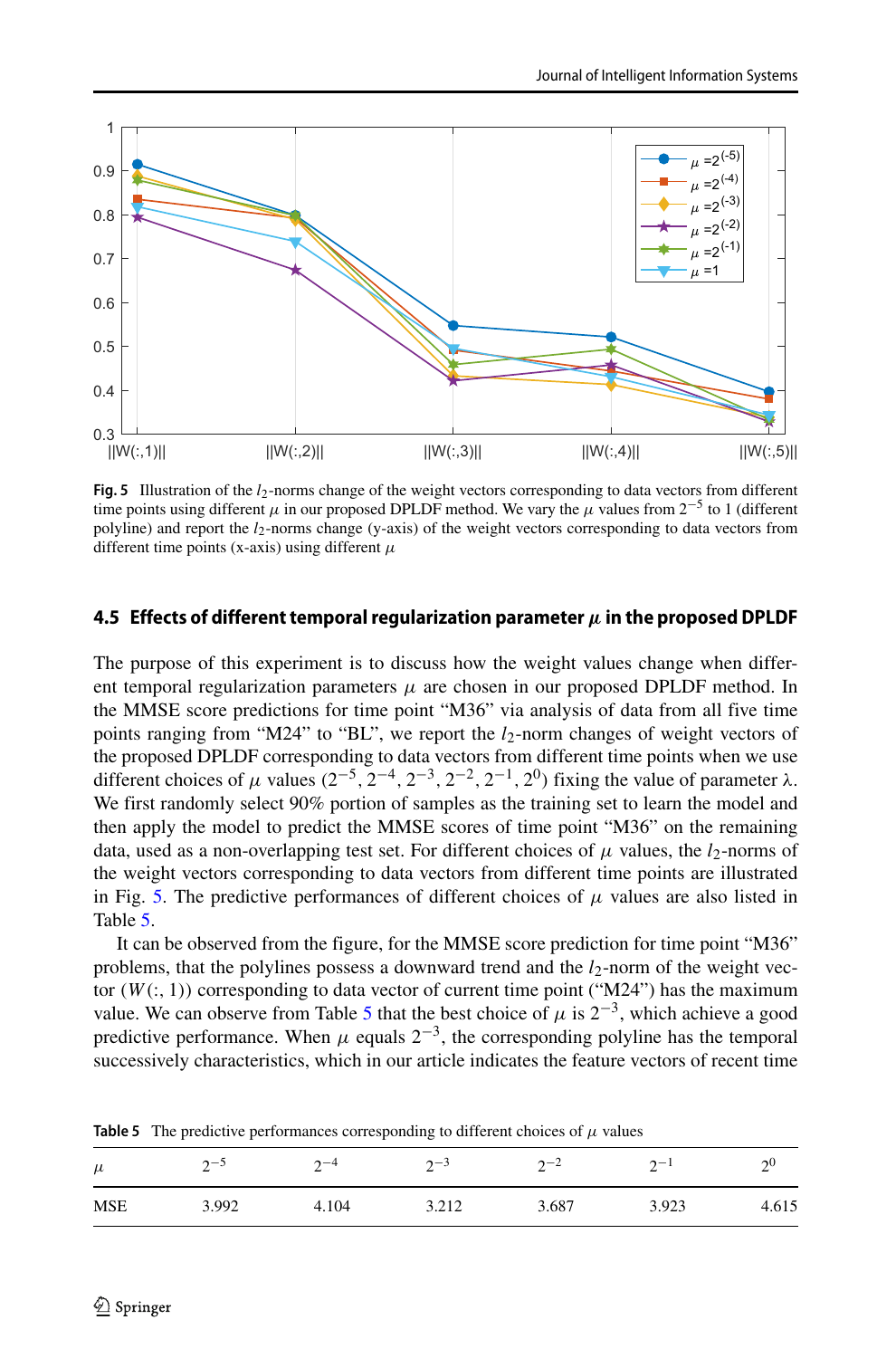points have larger weight vector norms than that of early time points. This makes our proposed DPLDF method could use longitudinal medical data and guarantees that data from recent time points have greater weights, thus ensureing the high predictive performance.

### **5 Conclusions**

Our study makes several research contributions. First, we propose a Disease Progression via Longitudinal Data Fusion (DPLDF) formulation for modeling disease progression. DPLDF allows the simultaneous analysis of features form data source level and feature level based on a sparse regularization regression approach. Based on the linear regression model, we introduce the temporal regularization term to maintain the temporal successivity of data from different time points. Due to the proposed model belongs to a class of overlap group Lasso model, we employ accelerated gradient descent method to solve the formulation. Second, we evaluate the proposed approach with real-world EHR data. We obtain empirical evidence that introducing the evolution characteristics of medical data of different time points in modeling disease progression improves predictive performance. That is, a longitudinal data fusion framework can indeed offer better clinical insights than other disease progression modeling methods. Finally, we recognize that sequence data length has an impact on effeteness of disease progression modeling. Our evaluation result further suggests that DPLDF outperforms the alternative healthcare predictive analytics approaches in disease progression modeling.

This work has some limitations. First, the "no free lunch" theorem (Wolpert et al. [1997\)](#page-17-27) implies that there will never be a learning method that can guarantee to outperform another method on every possible data set. Our evaluations are based on an EHR data set from ADNI. While we have employed cross-validation to train and test models, the better performance of DPLDF methods may still be limited to the data set under consideration. Future research may experiment the DPLDF approach on different data sets and explore the condition in which it is effective. Second, we assume a linear relationship between input features and output values in the proposed DPLDF approach. We note that this is a limitation to all existing disease progression modeling approaches in the literature. This is due to the relationship between input features and output values are not clear, and the non-linear model may make the learning optimization model non-convex, so a global optimal solution cannot be obtained through existing optimization methods. Despite these limitations, this study provides a new way to conduct longitudinal data fusion and healthcare predictive analytics for modeling disease progression.

Our future work includes the implementation of the method on an actual intelligent clinical decision support system, and evaluation of the approach under realistic conditions. Furthermore, we are planning to improve the performance of the present method by analyzing more patient information data, such as gender, age, family history, to reach the smaller examination cost and deal with more complex dynamic disease diagnosis and early warning situations.

**Acknowledgements** This work was partially supported by the Science Fund for Creative Research Groups of the National Natural Science Foundation of China[grant number 71421001]. We are grateful for this support. We also would like to thank the anonymous reviewers for their insightful and constructive comments, which greatly improved this paper.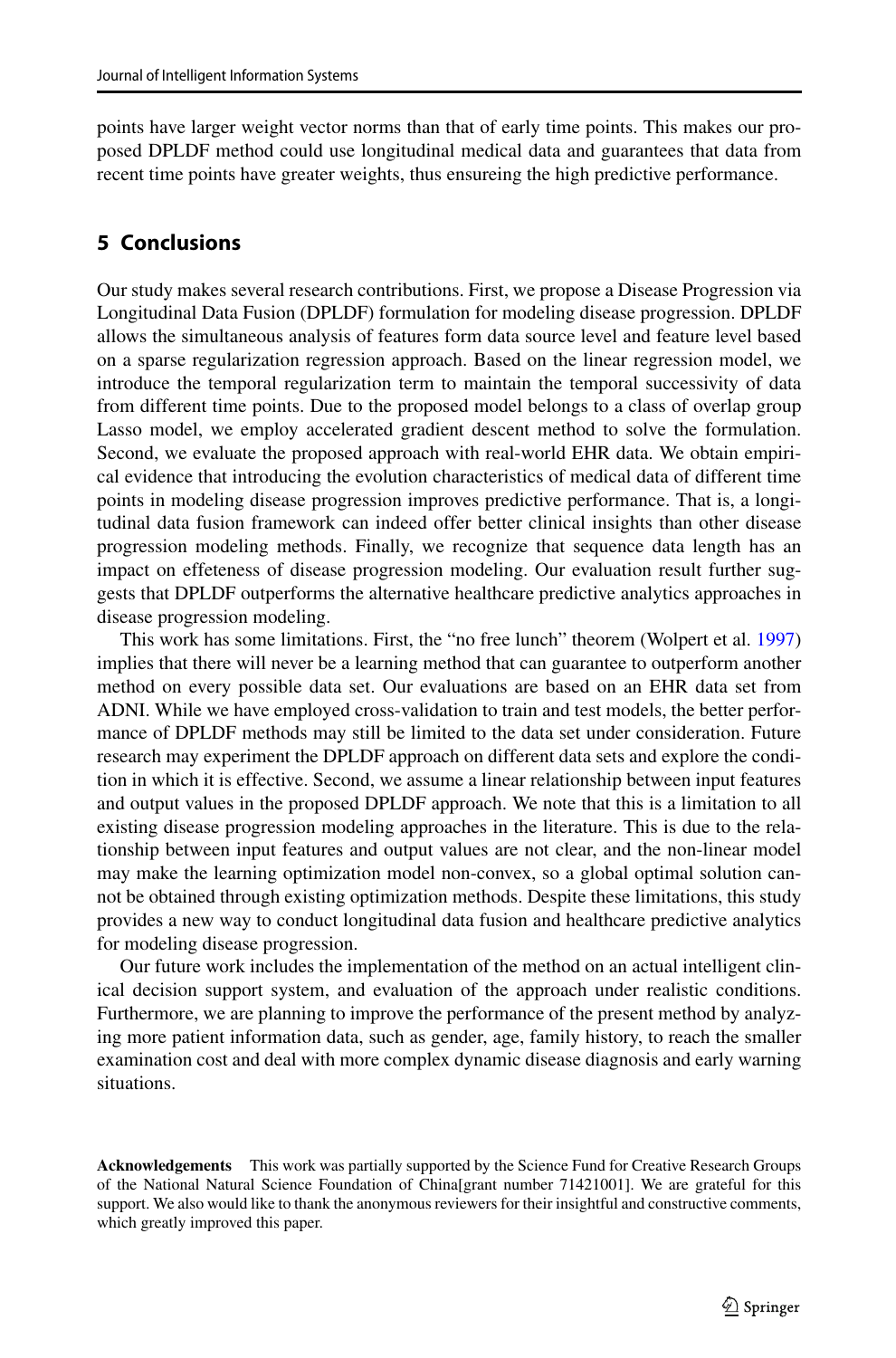### **References**

- <span id="page-17-4"></span>Agarwal, R., Gao, G., DesRoches, C., Jha, A.K. (2010). Research commentary-The digital transformation of healthcare: Current status and the road ahead. *Information Systems Research*, *21*(4), 796–809.
- <span id="page-17-24"></span>Beck, A., & Teboulle, M. (2009). A fast iterative shrinkage-thresholding algorithm for linear inverse problems. *SIAM Journal on Imaging Sciences*, *2*(1), 183–202.
- <span id="page-17-15"></span>Calhoun, V.D., & Adali, T. (2008). Feature-based fusion of medical imaging data. *IEEE Transactions on Information Technology in Biomedicine*, *13*(5), 711–720.
- <span id="page-17-6"></span>Chen, H., Chiang, R.H., Storey, V.C. (2012). Business intelligence and analytics: from big data to big impact. *MIS Quarterly*, *36*(4), 1165–1188.
- <span id="page-17-17"></span>Chen, L., Li, X., Yang, Y., Kurniawati, H., Sheng, Q.Z., Hu, H.Y., Huang, N. (2016). Personal health indexing based on medical examinations: a data mining approach. *Decision Support Systems*, *81*(1), 54–65.
- <span id="page-17-19"></span>Dubitzky, W., Wolkenhauer, O., Yokota, H., Cho, K.H. (2013). *Encyclopedia of Systems Biology*. New York: Springer-Verlag.
- <span id="page-17-7"></span>Duchesne, S., Caroli, A., Geroldi, C., Collins, D.L., Frisoni, G.B. (2009). Relating one-year cognitive change in mild cognitive impairment to baseline MRI features. *NeuroImage*, *47*(4), 1363–1370.
- <span id="page-17-5"></span>Fichman, R.G., Kohli, R., Krishnan, R. (2011). The role of information systems in healthcare: Current research and future trends. *Information Systems Research*, *22*(3), 419–428.
- <span id="page-17-0"></span>Khachaturian, Z.S. (1985). Diagnosis of Alzheimer's disease. *Archives of Neurology*, *42*(11), 1097–1105.
- <span id="page-17-12"></span>Li, C., Rana, S., Phung, D., Venkatesh, S. (2016). Hierarchical Bayesian nonparametric models for knowledge discovery from electronic medical records. *Knowledge-Based Systems*, *99*(9), 168–182.
- <span id="page-17-9"></span>Lin, Y.K., Chen, H., Brown, R.A., Li, S.H., Yang, H.J. (2017). Healthcare predictive analytics for risk profiling in chronic care: A Bayesian multitask learning approach. *Mis Quarterly*, *41*(2), 473–A3.
- <span id="page-17-11"></span>Liu, N., Qi, E.S., Xu, M., Gao, B., Liu, G.Q. (2019). A novel intelligent classification model for breast cancer diagnosis. *Information Processing & Management*, *56*(3), 609–623.
- <span id="page-17-13"></span>Mayaud, L., Lai, P.S., Clifford, G.D., Tarassenko, L., Celi, L.A.G., Annane, D. (2013). Dynamic data during hypotensive episode improves mortality predictions among patients with sepsis and hypotension. *Critical Care Medicine*, *41*(4), 954.
- <span id="page-17-14"></span>Meyer, G., Adomavicius, G., Johnson, P.E., Elidrisi, M., Rush, W.A., Sperl-Hillen, J.M., O'Connor, P.J. (2014). A machine learning approach to improving dynamic decision making. *Information Systems Research*, *25*(2), 239–263.
- <span id="page-17-25"></span>Nesterov, Y. (2013a). Gradient methods for minimizing composite functions. *Mathematical Programming*, *140*(1), 125–161.
- <span id="page-17-26"></span>Nesterov, Y. (2013b). Introductory lectures on convex optimization, vol 87. Springer.
- <span id="page-17-22"></span>Nie, L., Zhang, L., Meng, L., Song, X., Chang, X., Li, X. (2016). Modeling disease progression via multisource multitask learners: A case study with Alzheimer's disease. *IEEE Transactions on Neural Networks and Learning Systems*, *28*(7), 1508–1519.
- <span id="page-17-3"></span>OECD (2014). Unleashing the power of big data for Alzheimer's disease and dementia research.
- <span id="page-17-2"></span>Prince, M.J. (2015). World Alzheimer Report 2015: the global impact of dementia: an analysis of prevalence, incidence, cost and trends. Alzheimer's Disease International.
- <span id="page-17-20"></span>Saggi, M.K., & Jain, S. (2018). A survey towards an integration of big data analytics to big insights for value-creation. *Information Processing & Management*, *54*(5), 758–790.
- <span id="page-17-8"></span>Stonnington, C.M., Chu, C., Kloppel, S., Jack, J.r. C.R., Ashburner, J., Frackowiak, R.S. (2010). Predicting ¨ clinical scores from magnetic resonance scans in Alzheimer's disease. *NeuroImage*, *51*(4), 1405–1413.
- <span id="page-17-21"></span>Tai, A.M., Albuquerque, A., Carmona, N.E., Subramanieapillai, M., Cha, D.S., Sheko, M., Lee, Y., Mansur, R., McIntyre, R.S. (2019). Machine learning and big data: Implications for disease modeling and therapeutic discovery in psychiatry. *Artificial intelligence in medicine*, *99*(7), 101704.
- <span id="page-17-23"></span>Tibshirani, R. (1996). Regression shrinkage and selection via the lasso. *Journal of the Royal Statistical Society:, Series B (Methodological)*, *58*(1), 267–288.
- <span id="page-17-10"></span>Valmarska, A., Miljkovic, D., Lavrač, N., Robnik-Šikonja, M. (2018). Analysis of medications change in parkinson's disease progression data. *Journal of Intelligent Information Systems*, *51*(2), 301–337.
- <span id="page-17-27"></span>Wolpert, D.H., Macready, W.G., et al. (1997). No free lunch theorems for optimization. *IEEE Transactions on Evolutionary Computation*, *1*(1), 67–82.
- <span id="page-17-1"></span>World Health Organization (2012). Dementia: a public health priority. World Health Organization.
- <span id="page-17-18"></span>Xie, Q., Wang, S., Zhu, J., Zhang, X. (2016). S Disease Neuroimaging Initiative A Modeling and predicting ad progression by regression analysis of sequential clinical data. *Neurocomputing*, *195*(25), 50–55.
- <span id="page-17-16"></span>Yuan, L., Wang, Y., Thompson, P.M., Narayan, V.A., Ye, J. (2012). Alzheimer's Disease Neuroimaging Initiative Multi-source feature learning for joint analysis of incomplete multiple heterogeneous neuroimaging data. *NeuroImage*, *61*(3), 622–632.